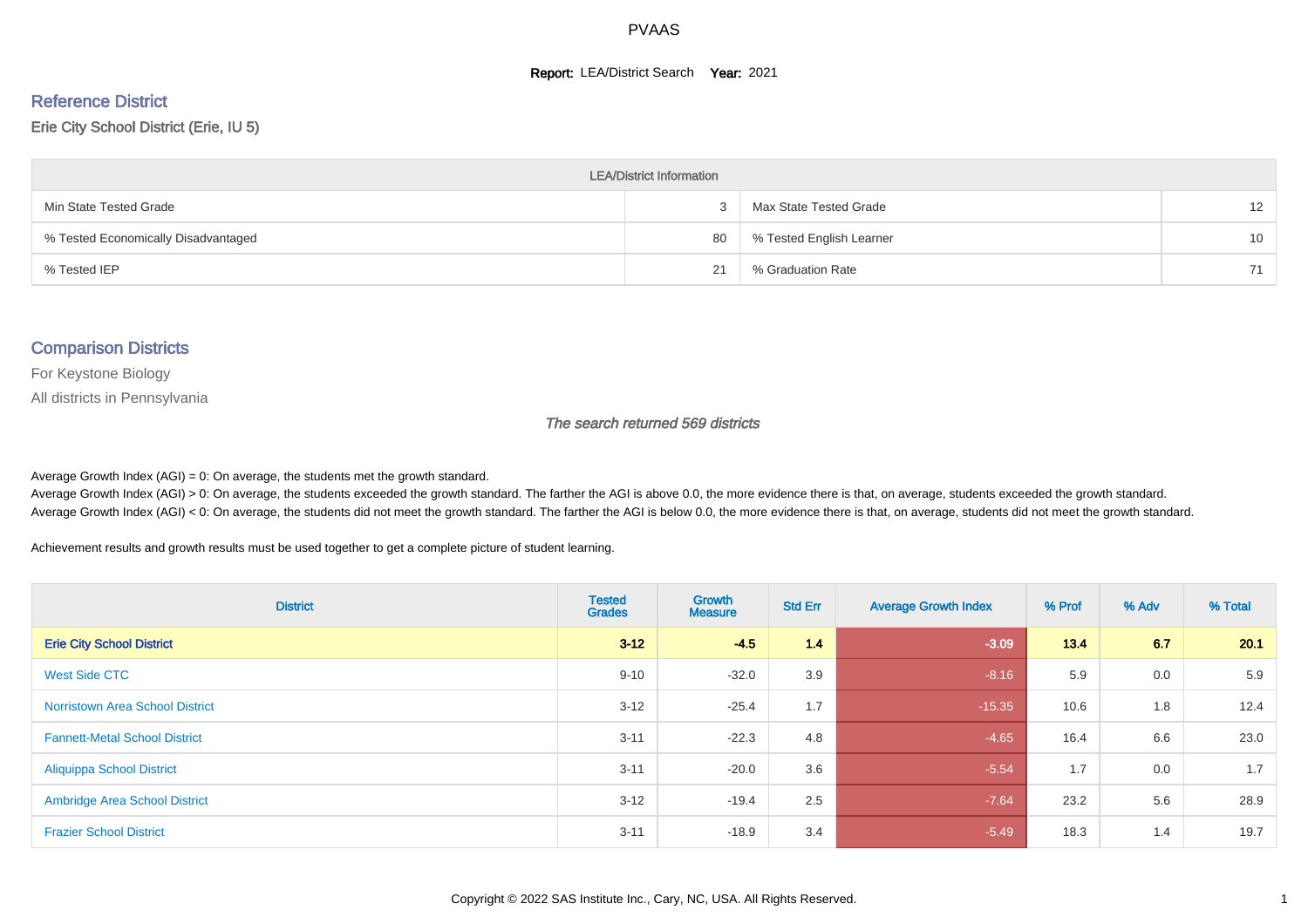| <b>District</b>                                    | <b>Tested</b><br><b>Grades</b> | Growth<br><b>Measure</b> | <b>Std Err</b> | <b>Average Growth Index</b> | % Prof | % Adv   | % Total |
|----------------------------------------------------|--------------------------------|--------------------------|----------------|-----------------------------|--------|---------|---------|
| <b>Erie City School District</b>                   | $3 - 12$                       | $-4.5$                   | $1.4$          | $-3.09$                     | 13.4   | 6.7     | 20.1    |
| <b>Big Beaver Falls Area School District</b>       | $3 - 11$                       | $-17.9$                  | 2.8            | $-6.27$                     | 9.4    | 2.8     | 12.2    |
| <b>Muhlenberg School District</b>                  | $3 - 10$                       | $-17.8$                  | 1.9            | $-9.34$                     | 12.4   | 4.6     | 17.0    |
| <b>York City School District</b>                   | $3 - 12$                       | $-17.7$                  | 1.8            | $-10.05$                    | 3.2    | 0.7     | 3.9     |
| <b>Cheltenham School District</b>                  | $3 - 11$                       | $-17.6$                  | 2.0            | $-8.74$                     | 24.4   | 8.3     | 32.6    |
| Imhotep Institute Charter High School              | $9 - 11$                       | $-17.6$                  | 5.8            | $-3.03$                     | 15.4   | 0.0     | 15.4    |
| <b>Williamsburg Community School District</b>      | $3 - 11$                       | $-16.9$                  | 4.1            | $-4.14$                     | 22.4   | $0.0\,$ | 22.4    |
| <b>Allentown City School District</b>              | $3 - 12$                       | $-16.9$                  | 1.4            | $-12.37$                    | 5.9    | 0.4     | 6.3     |
| <b>Chartiers-Houston School District</b>           | $3 - 10$                       | $-16.5$                  | 3.5            | $-4.79$                     | 26.3   | 6.6     | 32.9    |
| Meyersdale Area School District                    | $3 - 11$                       | $-16.1$                  | 3.3            | $-4.94$                     | 20.3   | 5.8     | 26.1    |
| <b>Washington School District</b>                  | $3 - 11$                       | $-15.9$                  | 2.9            | $-5.44$                     | 12.9   | 1.7     | 14.7    |
| <b>North Hills School District</b>                 | $3 - 11$                       | $-15.8$                  | 1.8            | $-8.84$                     | 26.4   | 19.8    | 46.2    |
| La Academia Partnership Charter School             | $6 - 11$                       | $-15.5$                  | 5.7            | $-2.70$                     | 2.3    | 0.0     | 2.3     |
| <b>Turkeyfoot Valley Area School District</b>      | $3 - 12$                       | $-15.4$                  | 5.8            | $-2.66$                     | 3.8    | $3.8\,$ | 7.6     |
| <b>Lincoln Park Performing Arts Charter School</b> | $7 - 11$                       | $-14.9$                  | 2.7            | $-5.45$                     | 39.3   | 8.9     | 48.2    |
| Philadelphia Academy Charter School                | $3 - 11$                       | $-14.7$                  | 2.7            | $-5.42$                     | 21.6   | 3.9     | 25.5    |
| <b>Hanover Area School District</b>                | $3 - 11$                       | $-14.7$                  | 4.7            | $-3.13$                     | 12.1   | 3.0     | 15.2    |
| <b>Executive Education Academy Charter School</b>  | $3 - 10$                       | $-14.6$                  | 3.0            | $-4.81$                     | 8.5    | 1.2     | 9.8     |
| <b>Shade-Central City School District</b>          | $3 - 11$                       | $-14.6$                  | 4.0            | $-3.68$                     | 9.6    | 0.0     | 9.6     |
| <b>Northwestern School District</b>                | $3 - 11$                       | $-14.6$                  | 3.2            | $-4.51$                     | 32.5   | 13.7    | 46.2    |
| <b>Butler Area School District</b>                 | $3 - 11$                       | $-14.1$                  | 1.5            | $-9.60$                     | 26.4   | 11.1    | 37.5    |
| <b>Greater Latrobe School District</b>             | $3 - 11$                       | $-14.1$                  | 2.0            | $-7.14$                     | 41.0   | 12.6    | 53.6    |
| <b>California Area School District</b>             | $3 - 10$                       | $-13.7$                  | 4.5            | $-3.06$                     | 41.7   | 16.7    | 58.3    |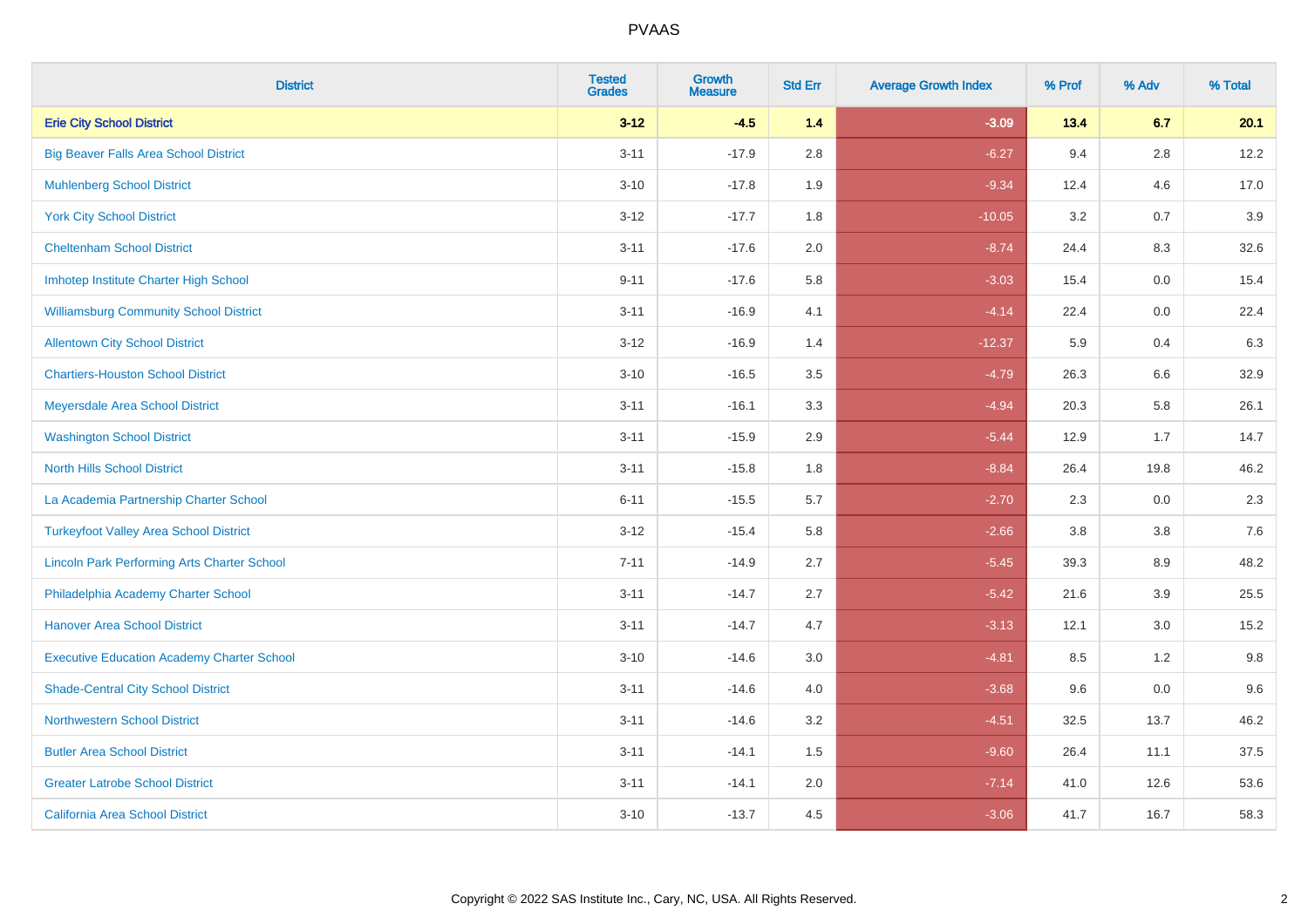| <b>District</b>                                | <b>Tested</b><br><b>Grades</b> | <b>Growth</b><br><b>Measure</b> | <b>Std Err</b> | <b>Average Growth Index</b> | % Prof | % Adv | % Total |
|------------------------------------------------|--------------------------------|---------------------------------|----------------|-----------------------------|--------|-------|---------|
| <b>Erie City School District</b>               | $3 - 12$                       | $-4.5$                          | 1.4            | $-3.09$                     | 13.4   | 6.7   | 20.1    |
| <b>New Castle Area School District</b>         | $3 - 12$                       | $-13.6$                         | 2.3            | $-5.99$                     | 17.6   | 2.0   | 19.5    |
| <b>Central Fulton School District</b>          | $3 - 11$                       | $-13.3$                         | 3.2            | $-4.20$                     | 18.1   | 9.7   | 27.8    |
| <b>Panther Valley School District</b>          | $3 - 12$                       | $-13.3$                         | 3.2            | $-4.10$                     | 31.5   | 4.1   | 35.6    |
| <b>Greenville Area School District</b>         | $3 - 11$                       | $-13.2$                         | 3.0            | $-4.45$                     | 32.1   | 4.6   | 36.7    |
| Morrisville Borough School District            | $3 - 11$                       | $-13.1$                         | 3.7            | $-3.52$                     | 4.9    | 1.6   | 6.6     |
| <b>Tussey Mountain School District</b>         | $3 - 12$                       | $-13.0$                         | 3.3            | $-3.93$                     | 11.1   | 3.2   | 14.3    |
| <b>Riverview School District</b>               | $3 - 11$                       | $-13.0$                         | 4.0            | $-3.29$                     | 43.1   | 7.8   | 51.0    |
| <b>Pittsburgh School District</b>              | $3 - 11$                       | $-13.0$                         | 1.1            | $-12.25$                    | 16.1   | 6.5   | 22.6    |
| <b>Tacony Academy Charter School</b>           | $3 - 11$                       | $-12.9$                         | 3.3            | $-3.90$                     | 8.6    | 1.4   | 10.0    |
| <b>Central Cambria School District</b>         | $3 - 11$                       | $-12.7$                         | 2.3            | $-5.61$                     | 19.4   | 7.4   | 26.9    |
| <b>Neshannock Township School District</b>     | $3 - 10$                       | $-12.5$                         | 2.7            | $-4.73$                     | 29.0   | 13.0  | 42.0    |
| <b>Ellwood City Area School District</b>       | $3 - 11$                       | $-12.5$                         | 3.1            | $-4.00$                     | 26.7   | 8.7   | 35.4    |
| <b>Southmoreland School District</b>           | $3 - 11$                       | $-12.5$                         | 3.1            | $-4.04$                     | 33.3   | 15.5  | 48.8    |
| <b>Wilkes-Barre Area School District</b>       | $3 - 11$                       | $-12.4$                         | 2.4            | $-5.18$                     | 14.2   | 3.7   | 17.9    |
| <b>Hanover Public School District</b>          | $3 - 11$                       | $-12.4$                         | 2.7            | $-4.50$                     | 22.7   | 6.2   | 28.9    |
| <b>Girard School District</b>                  | $3 - 11$                       | $-12.3$                         | 2.6            | $-4.76$                     | 29.7   | 18.9  | 48.6    |
| <b>Dunmore School District</b>                 | $3 - 11$                       | $-12.2$                         | 2.7            | $-4.51$                     | 15.0   | 5.3   | 20.4    |
| <b>Mcguffey School District</b>                | $3 - 11$                       | $-12.1$                         | 3.0            | $-4.06$                     | 12.8   | 5.9   | 18.6    |
| Jefferson-Morgan School District               | $3 - 10$                       | $-12.0$                         | 3.9            | $-3.09$                     | 28.6   | 6.1   | 34.7    |
| <b>West Mifflin Area School District</b>       | $3 - 12$                       | $-11.9$                         | 2.5            | $-4.77$                     | 15.9   | 4.0   | 19.9    |
| <b>Windber Area School District</b>            | $3 - 11$                       | $-11.9$                         | 3.0            | $-3.94$                     | 41.0   | 10.3  | 51.3    |
| Lehigh Valley Charter High School For The Arts | $9 - 10$                       | $-11.8$                         | 2.5            | $-4.76$                     | 28.9   | 5.7   | 34.6    |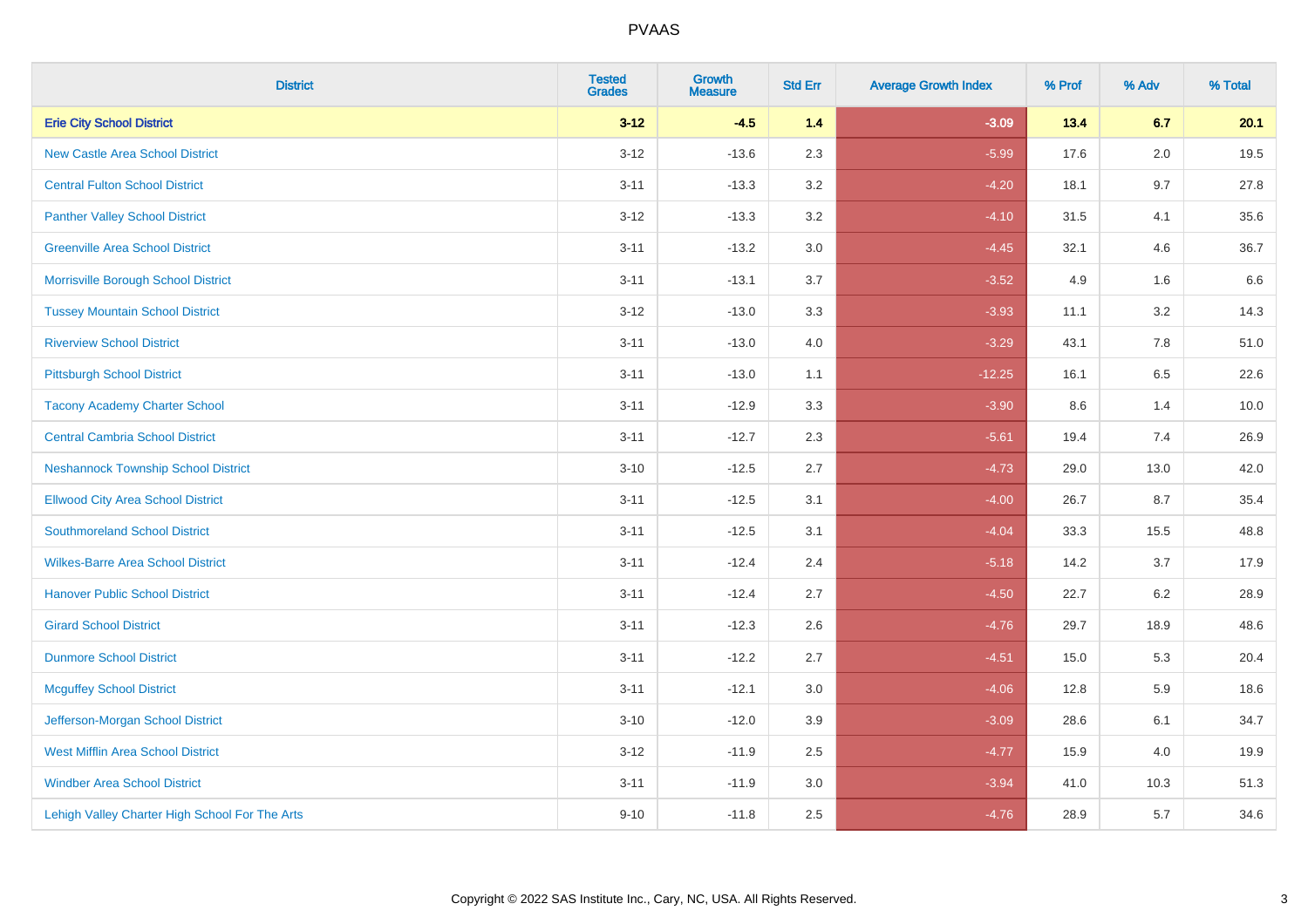| <b>District</b>                               | <b>Tested</b><br><b>Grades</b> | Growth<br><b>Measure</b> | <b>Std Err</b> | <b>Average Growth Index</b> | % Prof | % Adv   | % Total |
|-----------------------------------------------|--------------------------------|--------------------------|----------------|-----------------------------|--------|---------|---------|
| <b>Erie City School District</b>              | $3 - 12$                       | $-4.5$                   | $1.4$          | $-3.09$                     | 13.4   | 6.7     | 20.1    |
| <b>Derry Area School District</b>             | $3 - 11$                       | $-11.8$                  | 2.6            | $-4.53$                     | 34.8   | 6.1     | 40.9    |
| <b>Moniteau School District</b>               | $3 - 11$                       | $-11.8$                  | 2.9            | $-4.07$                     | 22.6   | $5.0\,$ | 27.6    |
| Jefferson County-Dubois AVTS                  | $9 - 11$                       | $-11.7$                  | 3.1            | $-3.72$                     | 17.6   | $2.8\,$ | 20.4    |
| <b>Williamsport Area School District</b>      | $3 - 11$                       | $-11.7$                  | 1.4            | $-8.29$                     | 18.2   | 10.5    | 28.7    |
| <b>Forbes Road School District</b>            | $3 - 11$                       | $-11.5$                  | 4.7            | $-2.43$                     | 23.1   | 10.3    | 33.3    |
| <b>Old Forge School District</b>              | $3 - 12$                       | $-11.3$                  | 3.1            | $-3.62$                     | 28.6   | 13.2    | 41.8    |
| <b>Burgettstown Area School District</b>      | $3 - 11$                       | $-11.2$                  | 3.2            | $-3.46$                     | 16.0   | 2.7     | 18.7    |
| <b>Mid Valley School District</b>             | $3 - 10$                       | $-11.1$                  | 2.7            | $-4.07$                     | 28.3   | 8.1     | 36.4    |
| Lackawanna Trail School District              | $3 - 10$                       | $-11.0$                  | 3.3            | $-3.35$                     | 13.1   | 18.0    | 31.2    |
| <b>York Co School Of Technology</b>           | $9 - 12$                       | $-10.9$                  | 1.6            | $-6.79$                     | 22.6   | 4.0     | 26.6    |
| <b>East Lycoming School District</b>          | $3 - 11$                       | $-10.9$                  | 2.1            | $-5.08$                     | 22.5   | 8.2     | 30.8    |
| Jim Thorpe Area School District               | $3 - 11$                       | $-10.9$                  | 2.4            | $-4.48$                     | 19.5   | 6.0     | 25.5    |
| <b>Ligonier Valley School District</b>        | $3 - 11$                       | $-10.8$                  | 3.1            | $-3.43$                     | 34.1   | 5.8     | 39.9    |
| <b>General Mclane School District</b>         | $3 - 11$                       | $-10.7$                  | 2.4            | $-4.40$                     | 34.0   | 15.6    | 49.6    |
| <b>Mohawk Area School District</b>            | $3 - 11$                       | $-10.5$                  | 2.8            | $-3.75$                     | 35.1   | 10.6    | 45.7    |
| <b>Kennett Consolidated School District</b>   | $3 - 11$                       | $-10.4$                  | 1.7            | $-6.27$                     | 28.7   | 14.0    | 42.7    |
| <b>Commodore Perry School District</b>        | $3 - 11$                       | $-10.4$                  | 4.5            | $-2.30$                     | 29.4   | 5.9     | 35.3    |
| <b>Hempfield Area School District</b>         | $3 - 12$                       | $-10.2$                  | 1.6            | $-6.37$                     | 28.1   | 19.2    | 47.3    |
| <b>Scranton School District</b>               | $3 - 12$                       | $-10.1$                  | 2.5            | $-4.04$                     | 20.0   | 7.7     | 27.7    |
| <b>Milton Area School District</b>            | $3 - 11$                       | $-10.1$                  | 2.5            | $-4.04$                     | 23.0   | 11.3    | 34.2    |
| <b>Lancaster School District</b>              | $3 - 12$                       | $-10.0$                  | 1.4            | $-7.22$                     | 9.0    | 3.9     | 12.8    |
| <b>Clarion-Limestone Area School District</b> | $3 - 12$                       | $-10.0$                  | 3.6            | $-2.76$                     | 28.3   | 20.0    | 48.3    |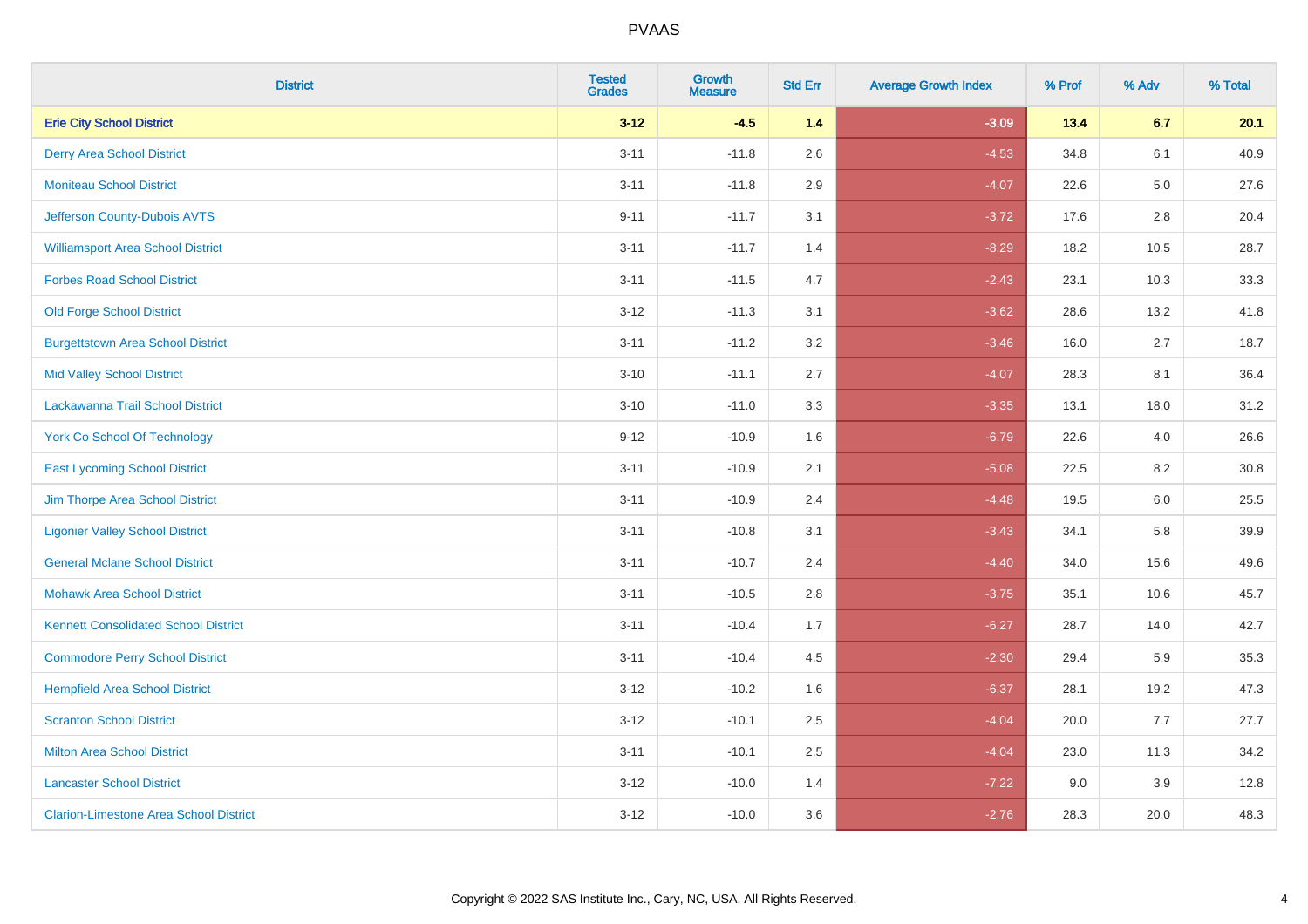| <b>District</b>                                | <b>Tested</b><br><b>Grades</b> | Growth<br><b>Measure</b> | <b>Std Err</b> | <b>Average Growth Index</b> | % Prof | % Adv | % Total |
|------------------------------------------------|--------------------------------|--------------------------|----------------|-----------------------------|--------|-------|---------|
| <b>Erie City School District</b>               | $3 - 12$                       | $-4.5$                   | $1.4$          | $-3.09$                     | 13.4   | 6.7   | 20.1    |
| <b>Deer Lakes School District</b>              | $3 - 11$                       | $-10.0$                  | 2.5            | $-4.02$                     | 27.7   | 9.9   | 37.6    |
| <b>Lawrence County CTC</b>                     | $10 - 11$                      | $-9.8$                   | 3.7            | $-2.68$                     | 7.3    | 0.0   | 7.3     |
| <b>Big Spring School District</b>              | $3 - 11$                       | $-9.8$                   | 2.3            | $-4.32$                     | 23.6   | 12.9  | 36.5    |
| <b>West York Area School District</b>          | $3 - 12$                       | $-9.8$                   | 2.7            | $-3.57$                     | 21.9   | 10.9  | 32.8    |
| <b>Mastery Charter School - Gratz Campus</b>   | $7 - 10$                       | $-9.5$                   | 4.6            | $-2.09$                     | 0.0    | 3.4   | 3.4     |
| Jamestown Area School District                 | $3 - 11$                       | $-9.5$                   | 4.1            | $-2.33$                     | 41.5   | 4.9   | 46.3    |
| <b>Antietam School District</b>                | $3 - 10$                       | $-9.5$                   | 3.7            | $-2.57$                     | 20.9   | 1.5   | 22.4    |
| <b>Coatesville Area School District</b>        | $3 - 11$                       | $-9.5$                   | 1.6            | $-5.81$                     | 12.8   | 3.3   | 16.2    |
| <b>Plum Borough School District</b>            | $3 - 11$                       | $-9.4$                   | 2.4            | $-3.98$                     | 32.9   | 27.4  | 60.4    |
| Insight PA Cyber Charter School                | $3 - 11$                       | $-9.4$                   | 5.8            | $-1.62$                     | 25.6   | 4.6   | 30.2    |
| <b>Western Beaver County School District</b>   | $3 - 11$                       | $-9.3$                   | 4.2            | $-2.20$                     | 45.1   | 3.9   | 49.0    |
| <b>Carbon Career &amp; Technical Institute</b> | $9 - 11$                       | $-9.3$                   | 3.2            | $-2.92$                     | 19.6   | 2.2   | 21.7    |
| <b>Chartiers Valley School District</b>        | $3 - 11$                       | $-9.1$                   | 2.1            | $-4.23$                     | 20.7   | 17.4  | 38.0    |
| <b>South Park School District</b>              | $3 - 11$                       | $-8.8$                   | 2.5            | $-3.46$                     | 28.1   | 17.0  | 45.2    |
| <b>Grove City Area School District</b>         | $3 - 12$                       | $-8.8$                   | 2.3            | $-3.89$                     | 25.6   | 16.4  | 42.0    |
| <b>Trinity Area School District</b>            | $3 - 11$                       | $-8.7$                   | 1.8            | $-4.87$                     | 20.9   | 9.8   | 30.8    |
| <b>Union City Area School District</b>         | $3 - 12$                       | $-8.7$                   | 3.3            | $-2.59$                     | 29.7   | 10.9  | 40.6    |
| <b>Shanksville-Stonycreek School District</b>  | $3 - 10$                       | $-8.6$                   | 5.5            | $-1.55$                     | 17.6   | 23.5  | 41.2    |
| Southern Columbia Area School District         | $3 - 11$                       | $-8.5$                   | 3.0            | $-2.83$                     | 30.5   | 12.8  | 43.3    |
| <b>Interboro School District</b>               | $3 - 12$                       | $-8.4$                   | 2.0            | $-4.27$                     | 27.6   | 6.4   | 34.1    |
| <b>Montoursville Area School District</b>      | $3 - 12$                       | $-8.4$                   | 2.6            | $-3.17$                     | 38.8   | 18.2  | 57.0    |
| Salisbury-Elk Lick School District             | $3 - 11$                       | $-8.4$                   | 5.8            | $-1.45$                     | 33.3   | 5.6   | 38.9    |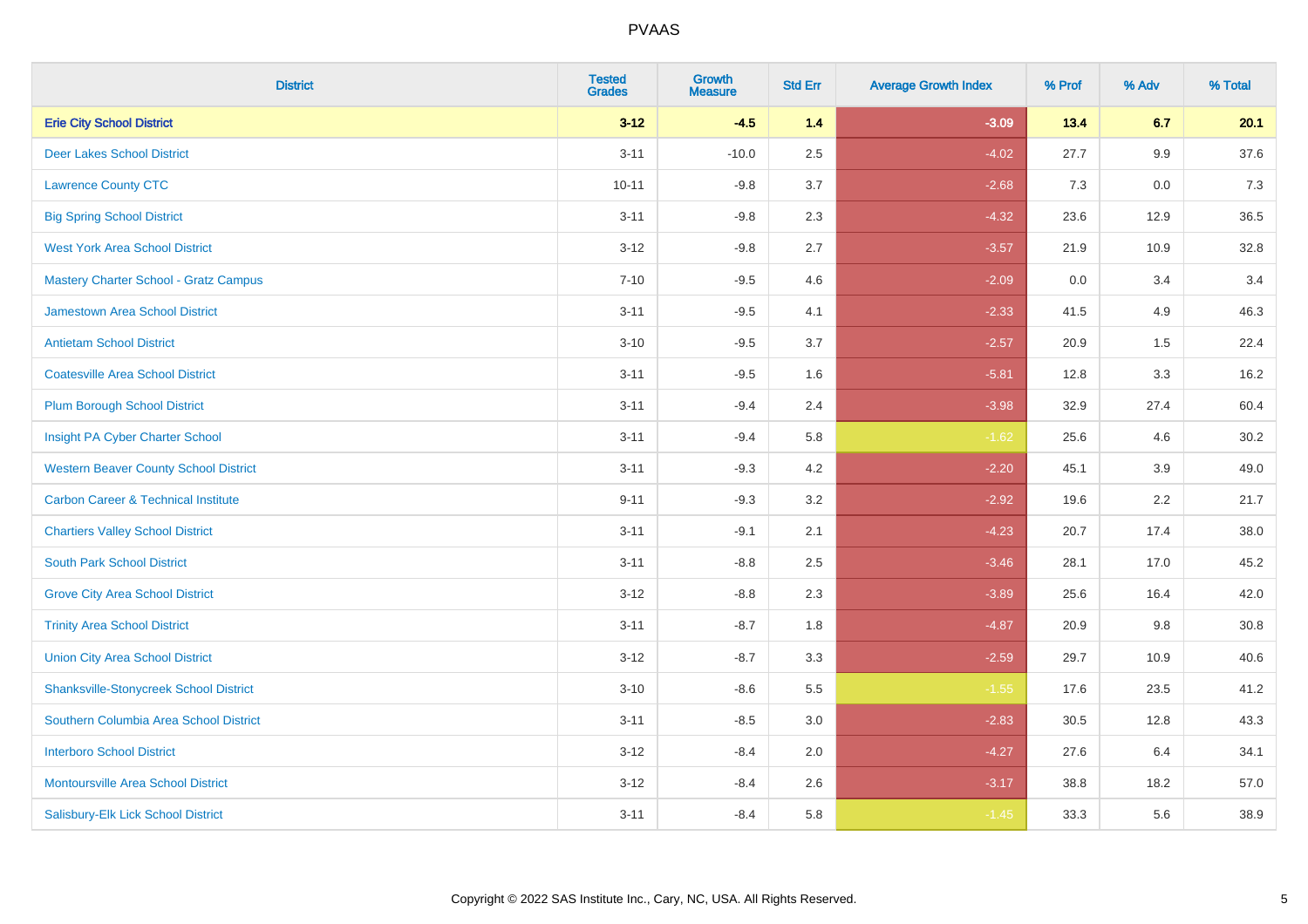| <b>District</b>                               | <b>Tested</b><br><b>Grades</b> | <b>Growth</b><br><b>Measure</b> | <b>Std Err</b> | <b>Average Growth Index</b> | % Prof | % Adv | % Total |
|-----------------------------------------------|--------------------------------|---------------------------------|----------------|-----------------------------|--------|-------|---------|
| <b>Erie City School District</b>              | $3 - 12$                       | $-4.5$                          | 1.4            | $-3.09$                     | 13.4   | 6.7   | 20.1    |
| <b>Shikellamy School District</b>             | $3 - 10$                       | $-8.3$                          | 2.4            | $-3.42$                     | 20.8   | 18.5  | 39.2    |
| <b>Achievement House Charter School</b>       | $7 - 11$                       | $-8.2$                          | 3.6            | $-2.28$                     | 16.7   | 2.8   | 19.4    |
| <b>Pittston Area School District</b>          | $3 - 11$                       | $-8.2$                          | 2.2            | $-3.75$                     | 26.7   | 14.8  | 41.5    |
| <b>West Greene School District</b>            | $3 - 11$                       | $-8.1$                          | 3.9            | $-2.08$                     | 31.0   | 11.9  | 42.9    |
| Boys Latin Of Philadelphia Charter School     | $6 - 12$                       | $-8.0$                          | 2.7            | $-3.02$                     | 1.4    | 0.0   | 1.4     |
| <b>Jenkintown School District</b>             | $3 - 11$                       | $-7.9$                          | 4.1            | $-1.92$                     | 34.1   | 27.3  | 61.4    |
| <b>Mount Carmel Area School District</b>      | $3 - 11$                       | $-7.9$                          | 2.3            | $-3.38$                     | 18.2   | 4.4   | 22.6    |
| Philadelphia City School District             | $3 - 12$                       | $-7.8$                          | 0.6            | $-13.43$                    | 16.4   | 6.5   | 22.9    |
| <b>Somerset Area School District</b>          | $3 - 11$                       | $-7.6$                          | 2.4            | $-3.17$                     | 21.0   | 14.5  | 35.5    |
| Octorara Area School District                 | $3 - 11$                       | $-7.5$                          | 3.2            | $-2.35$                     | 26.1   | 17.0  | 43.2    |
| <b>Redbank Valley School District</b>         | $3 - 11$                       | $-7.5$                          | 3.1            | $-2.41$                     | 12.4   | 10.6  | 23.1    |
| <b>Blairsville-Saltsburg School District</b>  | $3 - 11$                       | $-7.5$                          | 2.8            | $-2.67$                     | 20.1   | 8.2   | 28.3    |
| <b>Bristol Township School District</b>       | $3 - 11$                       | $-7.4$                          | 1.4            | $-5.32$                     | 13.8   | 4.6   | 18.4    |
| <b>West Middlesex Area School District</b>    | $3 - 10$                       | $-7.4$                          | 3.5            | $-2.11$                     | 32.0   | 9.6   | 41.6    |
| Lincoln Leadership Academy Charter School     | $3 - 12$                       | $-7.4$                          | 3.7            | $-1.99$                     | 6.4    | 2.1   | 8.5     |
| Catasauqua Area School District               | $3 - 12$                       | $-7.3$                          | 2.8            | $-2.58$                     | 27.1   | 11.2  | 38.3    |
| <b>Innovative Arts Academy Charter School</b> | $6 - 11$                       | $-7.2$                          | 2.5            | $-2.83$                     | 2.0    | 0.0   | 2.0     |
| <b>Keystone Oaks School District</b>          | $3 - 11$                       | $-7.2$                          | 2.3            | $-3.14$                     | 30.0   | 11.1  | 41.0    |
| Karns City Area School District               | $3 - 11$                       | $-7.2$                          | 2.6            | $-2.71$                     | 26.4   | 20.8  | 47.2    |
| <b>Columbia-Montour AVTS</b>                  | $9 - 10$                       | $-7.1$                          | 2.8            | $-2.52$                     | 19.5   | 3.2   | 22.7    |
| <b>Carmichaels Area School District</b>       | $3 - 10$                       | $-7.0$                          | 3.1            | $-2.30$                     | 17.8   | 9.6   | 27.4    |
| <b>Sto-Rox School District</b>                | $3 - 10$                       | $-7.0$                          | 3.5            | $-1.99$                     | 3.2    | 0.0   | 3.2     |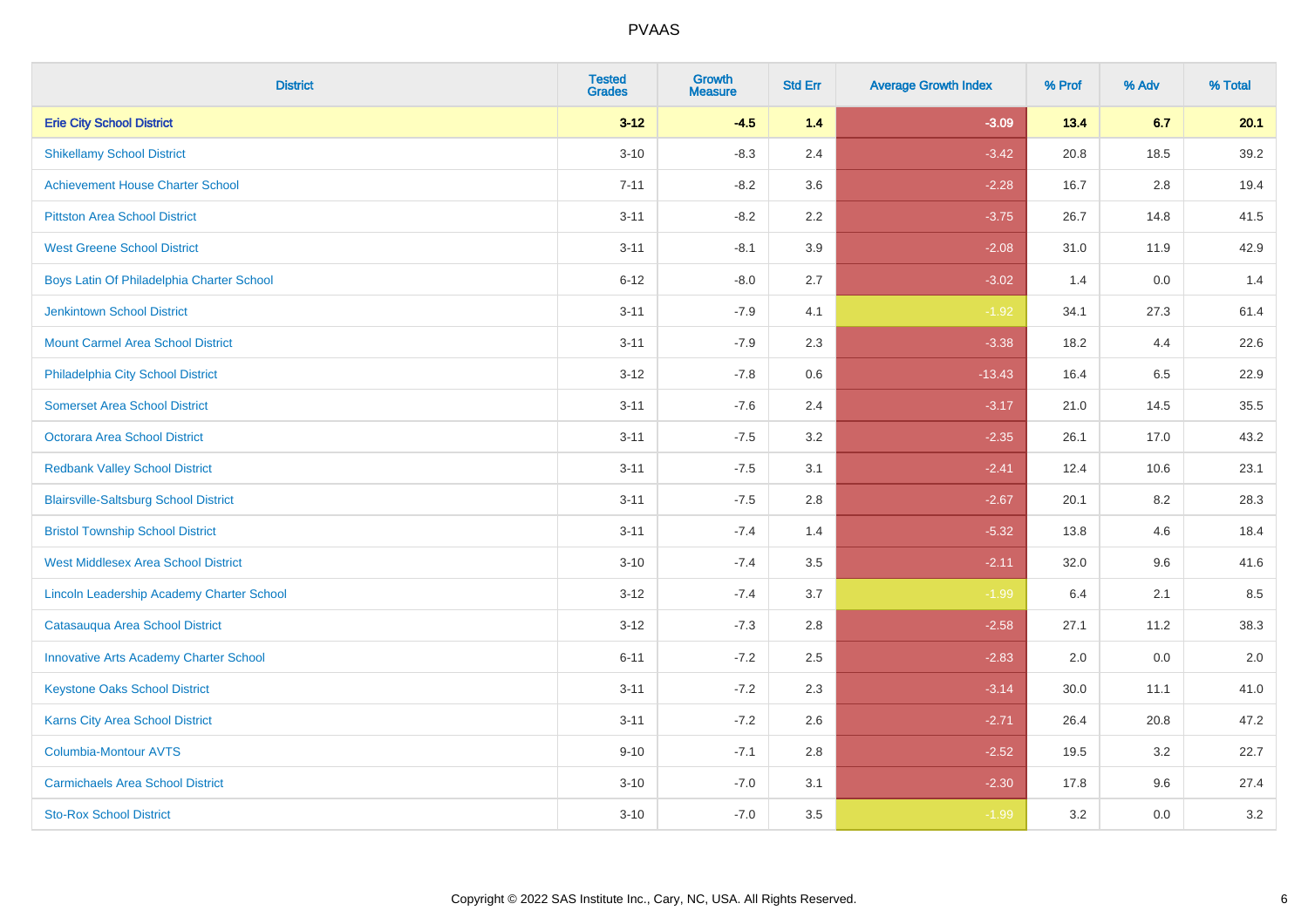| <b>District</b>                                        | <b>Tested</b><br><b>Grades</b> | <b>Growth</b><br><b>Measure</b> | <b>Std Err</b> | <b>Average Growth Index</b> | % Prof | % Adv | % Total |
|--------------------------------------------------------|--------------------------------|---------------------------------|----------------|-----------------------------|--------|-------|---------|
| <b>Erie City School District</b>                       | $3 - 12$                       | $-4.5$                          | 1.4            | $-3.09$                     | 13.4   | 6.7   | 20.1    |
| <b>Berwick Area School District</b>                    | $3 - 11$                       | $-6.9$                          | 2.4            | $-2.84$                     | 22.3   | 11.5  | 33.8    |
| <b>Richland School District</b>                        | $3 - 11$                       | $-6.9$                          | 2.6            | $-2.63$                     | 40.1   | 20.9  | 61.0    |
| <b>Greensburg Salem School District</b>                | $3 - 11$                       | $-6.9$                          | 2.2            | $-3.06$                     | 30.3   | 13.3  | 43.6    |
| <b>Corry Area School District</b>                      | $3 - 11$                       | $-6.8$                          | 2.3            | $-3.01$                     | 24.0   | 8.8   | 32.8    |
| <b>Greater Nanticoke Area School District</b>          | $3 - 12$                       | $-6.8$                          | 2.6            | $-2.58$                     | 15.2   | 8.9   | 24.1    |
| Millersburg Area School District                       | $3 - 11$                       | $-6.6$                          | 3.4            | $-1.92$                     | 24.1   | 10.3  | 34.5    |
| <b>Sharon City School District</b>                     | $3 - 11$                       | $-6.5$                          | 2.3            | $-2.79$                     | 13.1   | 5.0   | 18.1    |
| <b>Keystone Education Center Charter School</b>        | $3 - 12$                       | $-6.5$                          | 5.1            | $-1.28$                     | 0.0    | 0.0   | 0.0     |
| <b>Union Area School District</b>                      | $3 - 11$                       | $-6.5$                          | 3.8            | $-1.70$                     | 30.6   | 12.2  | 42.9    |
| Perseus House Charter School Of Excellence             | $6 - 11$                       | $-6.4$                          | 2.6            | $-2.50$                     | 0.9    | 0.0   | 0.9     |
| <b>East Allegheny School District</b>                  | $3 - 11$                       | $-6.4$                          | 3.0            | $-2.11$                     | 21.0   | 7.4   | 28.4    |
| <b>Conemaugh Valley School District</b>                | $3 - 12$                       | $-6.3$                          | 4.1            | $-1.54$                     | 23.7   | 5.1   | 28.8    |
| <b>Wellsboro Area School District</b>                  | $3 - 11$                       | $-6.3$                          | 3.0            | $-2.08$                     | 24.4   | 13.4  | 37.8    |
| <b>Freedom Area School District</b>                    | $3 - 11$                       | $-6.3$                          | 3.1            | $-2.04$                     | 22.9   | 8.4   | 31.3    |
| <b>Riverside School District</b>                       | $3 - 11$                       | $-6.2$                          | 2.7            | $-2.33$                     | 20.8   | 17.0  | 37.7    |
| <b>Environmental Charter School At Frick Park</b>      | $3-9$                          | $-6.2$                          | 3.7            | $-1.67$                     | 25.9   | 3.4   | 29.3    |
| <b>Avonworth School District</b>                       | $3 - 10$                       | $-6.2$                          | 2.3            | $-2.68$                     | 35.9   | 14.1  | 50.0    |
| <b>Eastern York School District</b>                    | $3 - 11$                       | $-6.2$                          | 2.3            | $-2.70$                     | 27.8   | 18.5  | 46.4    |
| <b>Chester Charter Scholars Academy Charter School</b> | $3 - 12$                       | $-6.2$                          | 3.3            | $-1.88$                     | 2.2    | 0.0   | 2.2     |
| <b>Yough School District</b>                           | $3 - 10$                       | $-6.2$                          | 2.7            | $-2.27$                     | 28.9   | 8.8   | 37.7    |
| <b>Cambria Heights School District</b>                 | $3 - 10$                       | $-6.2$                          | 2.9            | $-2.11$                     | 25.0   | 13.0  | 38.0    |
| <b>Ridgway Area School District</b>                    | $3 - 11$                       | $-6.1$                          | 4.0            | $-1.53$                     | 42.2   | 15.6  | 57.8    |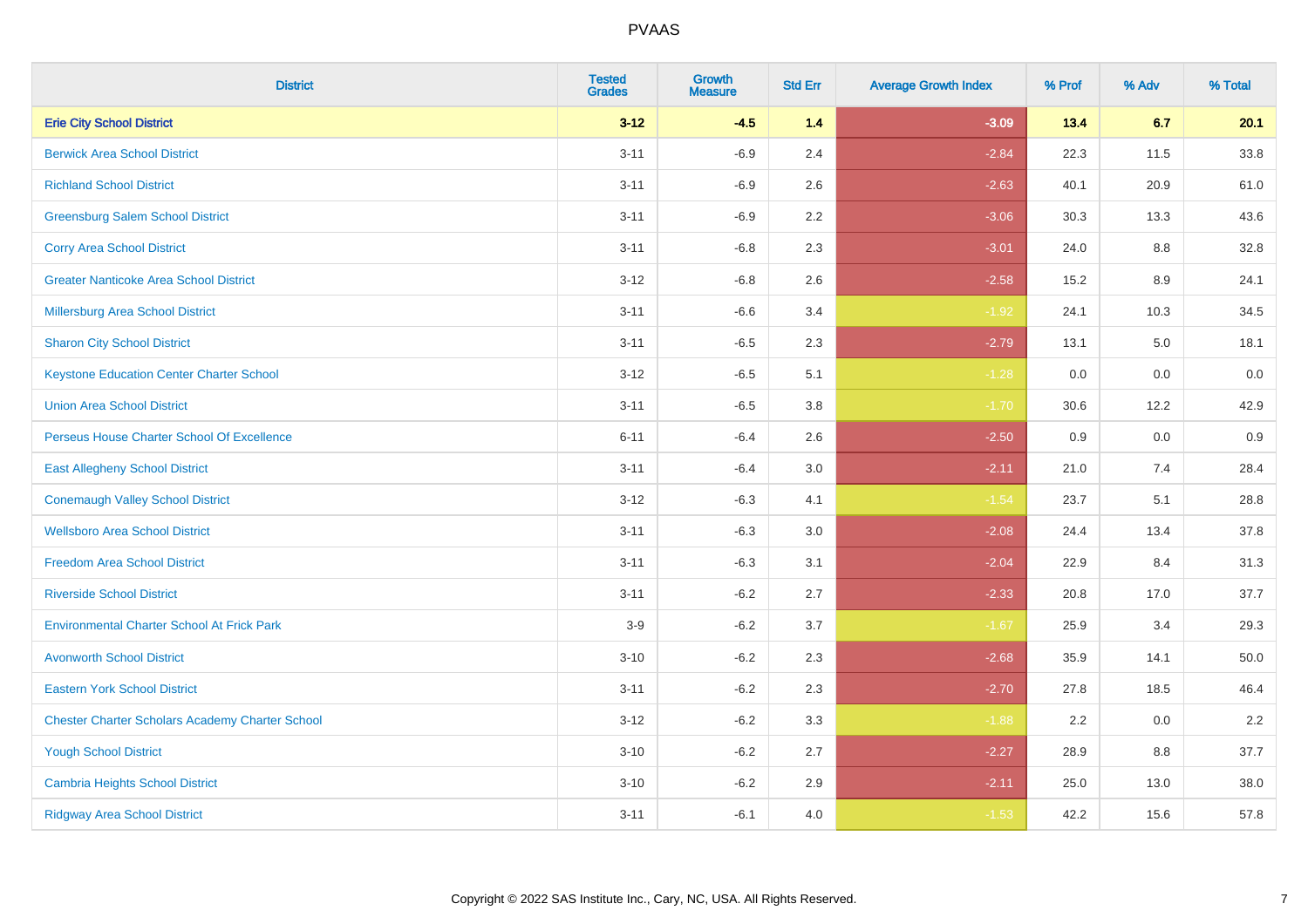| <b>District</b>                                 | <b>Tested</b><br><b>Grades</b> | <b>Growth</b><br><b>Measure</b> | <b>Std Err</b> | <b>Average Growth Index</b> | % Prof | % Adv | % Total |
|-------------------------------------------------|--------------------------------|---------------------------------|----------------|-----------------------------|--------|-------|---------|
| <b>Erie City School District</b>                | $3 - 12$                       | $-4.5$                          | 1.4            | $-3.09$                     | 13.4   | 6.7   | 20.1    |
| <b>Montour School District</b>                  | $3 - 11$                       | $-6.1$                          | 2.1            | $-2.95$                     | 31.8   | 23.6  | 55.3    |
| <b>Elk Lake School District</b>                 | $3 - 11$                       | $-6.1$                          | 2.9            | $-2.12$                     | 26.3   | 11.6  | 37.9    |
| Mifflinburg Area School District                | $3 - 11$                       | $-6.0$                          | 2.1            | $-2.87$                     | 32.7   | 13.3  | 46.0    |
| <b>Gettysburg Area School District</b>          | $3 - 11$                       | $-6.0$                          | 2.0            | $-3.02$                     | 28.8   | 19.6  | 48.5    |
| <b>Westinghouse Arts Academy Charter School</b> | $9 - 10$                       | $-6.0$                          | 3.3            | $-1.81$                     | 20.2   | 8.9   | 29.1    |
| Southern Huntingdon County School District      | $3 - 11$                       | $-5.9$                          | 3.4            | $-1.76$                     | 32.8   | 4.9   | 37.7    |
| Lehigh Valley Academy Regional Charter School   | $3 - 11$                       | $-5.9$                          | 3.0            | $-1.98$                     | 20.0   | 7.7   | 27.7    |
| <b>Susquenita School District</b>               | $3 - 11$                       | $-5.9$                          | 2.6            | $-2.28$                     | 30.6   | 13.9  | 44.4    |
| <b>Bristol Borough School District</b>          | $3 - 12$                       | $-5.9$                          | $2.9\,$        | $-2.00$                     | 27.8   | 3.3   | 31.1    |
| New Kensington-Arnold School District           | $3 - 11$                       | $-5.8$                          | 3.2            | $-1.80$                     | 10.8   | 1.2   | 12.0    |
| Montgomery Area School District                 | $3 - 11$                       | $-5.8$                          | 3.2            | $-1.83$                     | 25.0   | 11.5  | 36.5    |
| <b>Weatherly Area School District</b>           | $3 - 11$                       | $-5.8$                          | 4.0            | $-1.44$                     | 32.1   | 8.9   | 41.1    |
| <b>Rochester Area School District</b>           | $3 - 11$                       | $-5.7$                          | 3.9            | $-1.45$                     | 14.9   | 2.1   | 17.0    |
| Selinsgrove Area School District                | $3 - 12$                       | $-5.7$                          | 2.1            | $-2.74$                     | 25.4   | 13.9  | 39.2    |
| <b>Harmony Area School District</b>             | $3 - 10$                       | $-5.7$                          | 5.0            | $-1.13$                     | 33.3   | 0.0   | 33.3    |
| Mechanicsburg Area School District              | $3 - 11$                       | $-5.7$                          | 1.6            | $-3.48$                     | 35.1   | 16.0  | 51.2    |
| Renaissance Academy Charter School              | $3 - 11$                       | $-5.6$                          | 3.1            | $-1.79$                     | 28.4   | 18.5  | 46.9    |
| <b>City CHS</b>                                 | $10 - 11$                      | $-5.6$                          | 2.4            | $-2.34$                     | 15.9   | 1.5   | 17.4    |
| <b>Millville Area School District</b>           | $3 - 12$                       | $-5.6$                          | 4.4            | $-1.26$                     | 31.4   | 11.4  | 42.9    |
| <b>Chambersburg Area School District</b>        | $3 - 11$                       | $-5.6$                          | 1.3            | $-4.42$                     | 24.2   | 15.2  | 39.4    |
| <b>Wyoming Valley West School District</b>      | $3 - 11$                       | $-5.5$                          | 2.3            | $-2.38$                     | 22.2   | 9.2   | 31.4    |
| <b>Elizabeth Forward School District</b>        | $3 - 11$                       | $-5.5$                          | 2.5            | $-2.25$                     | 32.2   | 12.8  | 45.0    |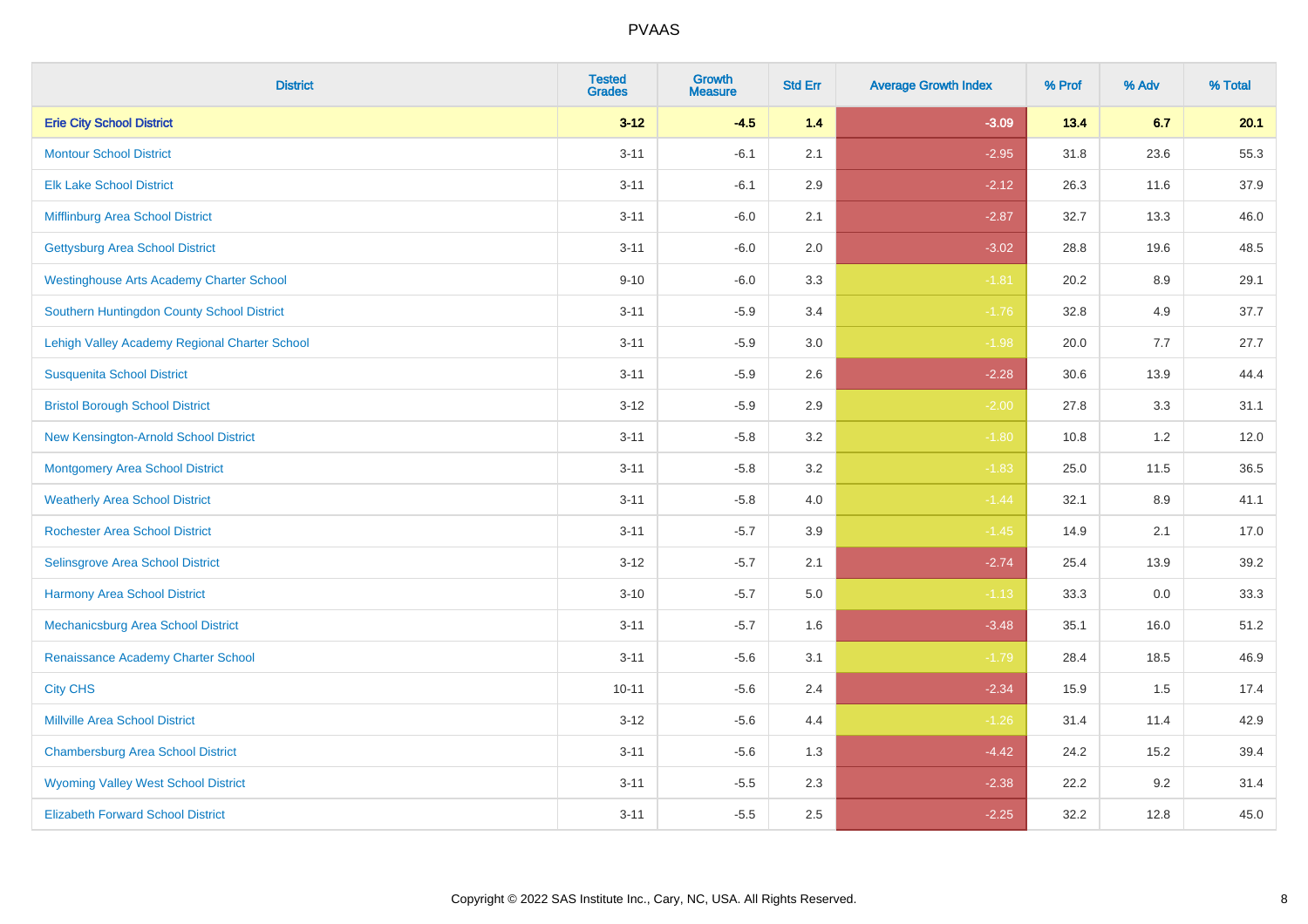| <b>District</b>                                                       | <b>Tested</b><br><b>Grades</b> | Growth<br><b>Measure</b> | <b>Std Err</b> | <b>Average Growth Index</b> | % Prof | % Adv | % Total |
|-----------------------------------------------------------------------|--------------------------------|--------------------------|----------------|-----------------------------|--------|-------|---------|
| <b>Erie City School District</b>                                      | $3 - 12$                       | $-4.5$                   | 1.4            | $-3.09$                     | 13.4   | 6.7   | 20.1    |
| <b>Wyoming Area School District</b>                                   | $3 - 10$                       | $-5.5$                   | 2.5            | $-2.21$                     | 32.0   | 9.6   | 41.6    |
| <b>Baldwin-Whitehall School District</b>                              | $3 - 11$                       | $-5.5$                   | 1.9            | $-2.93$                     | 32.0   | 14.7  | 46.7    |
| <b>Riverside Beaver County School District</b>                        | $3 - 11$                       | $-5.5$                   | 2.7            | $-2.03$                     | 35.8   | 23.2  | 59.0    |
| <b>Cornell School District</b>                                        | $3 - 11$                       | $-5.5$                   | 4.6            | $-1.20$                     | 11.3   | 3.2   | 14.5    |
| <b>Pottsgrove School District</b>                                     | $3 - 11$                       | $-5.5$                   | 2.0            | $-2.78$                     | 28.6   | 10.3  | 38.8    |
| <b>Mount Pleasant Area School District</b>                            | $3 - 11$                       | $-5.4$                   | 2.3            | $-2.37$                     | 33.3   | 8.7   | 42.0    |
| <b>North East School District</b>                                     | $3 - 11$                       | $-5.3$                   | 2.7            | $-1.97$                     | 31.7   | 24.8  | 56.4    |
| <b>Wissahickon School District</b>                                    | $3 - 10$                       | $-5.3$                   | 1.7            | $-3.14$                     | 27.5   | 29.0  | 56.6    |
| <b>Steelton-Highspire School District</b>                             | $3 - 11$                       | $-5.3$                   | 3.2            | $-1.65$                     | 13.9   | 0.0   | 13.9    |
| <b>Connellsville Area School District</b>                             | $3 - 11$                       | $-5.3$                   | 2.0            | $-2.67$                     | 24.2   | 5.0   | 29.1    |
| Schuylkill Haven Area School District                                 | $3 - 11$                       | $-5.3$                   | 2.7            | $-1.96$                     | 22.2   | 11.6  | 33.8    |
| <b>Central Dauphin School District</b>                                | $3 - 11$                       | $-5.2$                   | 1.2            | $-4.24$                     | 29.3   | 8.7   | 38.0    |
| <b>Carlisle Area School District</b>                                  | $3 - 11$                       | $-5.2$                   | 1.7            | $-2.99$                     | 28.0   | 19.3  | 47.3    |
| <b>Moshannon Valley School District</b>                               | $3 - 10$                       | $-5.1$                   | 4.6            | $-1.12$                     | 25.0   | 12.5  | 37.5    |
| <b>Southern Fulton School District</b>                                | $3 - 11$                       | $-5.1$                   | 4.0            | $-1.29$                     | 21.7   | 13.0  | 34.8    |
| Preparatory Charter School Of Mathematics, Science, Tech, And Careers | $9 - 10$                       | $-5.1$                   | 2.5            | $-2.03$                     | 6.3    | 1.4   | 7.7     |
| <b>Propel Charter School-Homestead</b>                                | $3 - 11$                       | $-5.0$                   | 3.9            | $-1.27$                     | 7.3    | 0.0   | 7.3     |
| <b>Northeast Bradford School District</b>                             | $3 - 10$                       | $-5.0$                   | 3.7            | $-1.35$                     | 30.6   | 4.8   | 35.5    |
| <b>Canon-Mcmillan School District</b>                                 | $3 - 11$                       | $-5.0$                   | 1.5            | $-3.25$                     | 30.8   | 28.5  | 59.3    |
| <b>Titusville Area School District</b>                                | $3 - 11$                       | $-5.0$                   | 2.5            | $-1.98$                     | 26.5   | 6.8   | 33.3    |
| <b>Cameron County School District</b>                                 | $3 - 12$                       | $-5.0$                   | 4.4            | $-1.12$                     | 34.9   | 4.8   | 39.7    |
| <b>Pottsville Area School District</b>                                | $3 - 12$                       | $-4.9$                   | 2.1            | $-2.36$                     | 21.8   | 7.9   | 29.6    |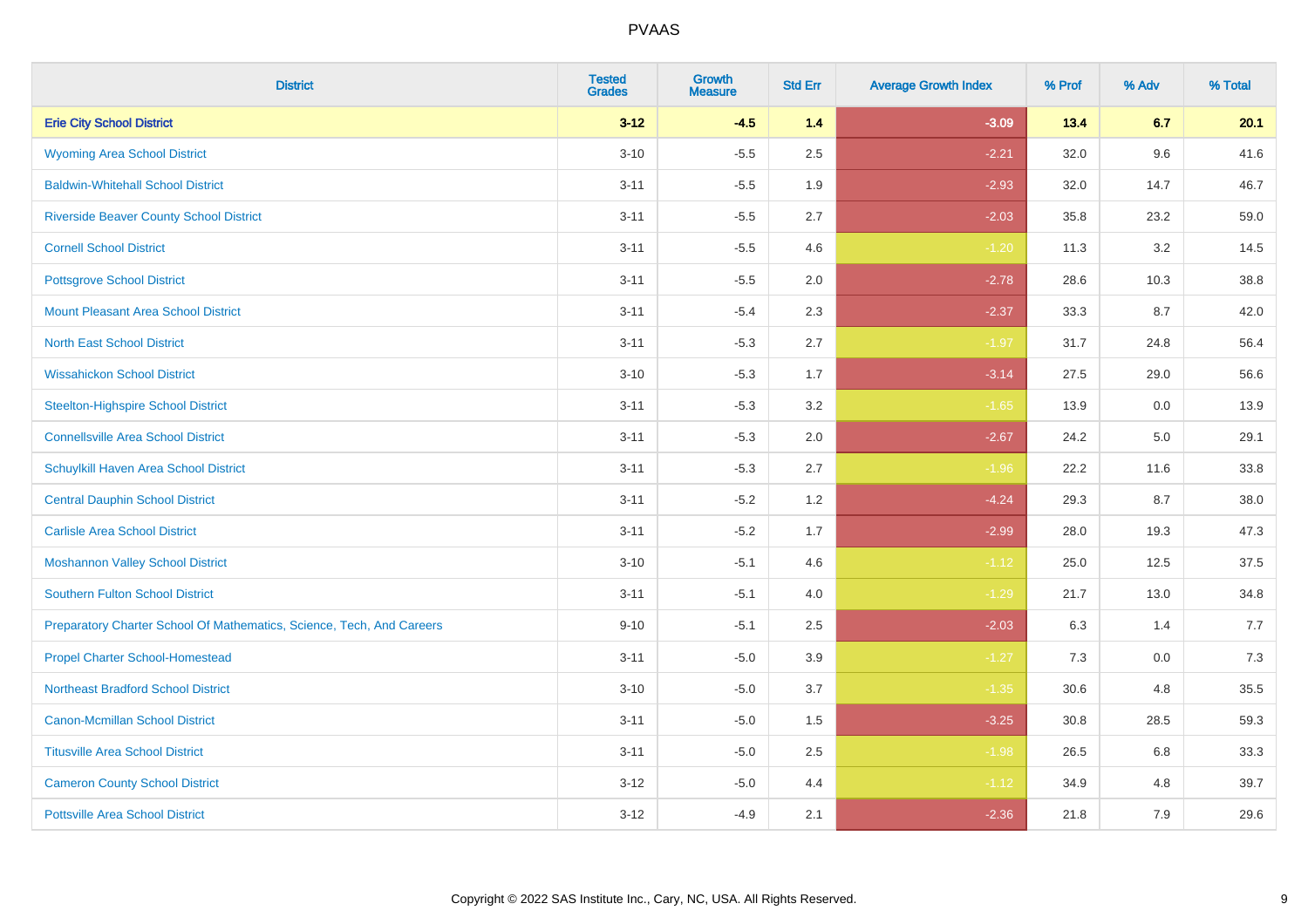| <b>District</b>                              | <b>Tested</b><br><b>Grades</b> | <b>Growth</b><br><b>Measure</b> | <b>Std Err</b> | <b>Average Growth Index</b> | % Prof | % Adv   | % Total |
|----------------------------------------------|--------------------------------|---------------------------------|----------------|-----------------------------|--------|---------|---------|
| <b>Erie City School District</b>             | $3 - 12$                       | $-4.5$                          | 1.4            | $-3.09$                     | 13.4   | 6.7     | 20.1    |
| East Stroudsburg Area School District        | $3 - 11$                       | $-4.9$                          | 1.4            | $-3.38$                     | 22.7   | 12.5    | 35.2    |
| North Schuylkill School District             | $3 - 11$                       | $-4.7$                          | 2.2            | $-2.16$                     | 20.2   | 11.7    | 31.9    |
| <b>Troy Area School District</b>             | $3 - 10$                       | $-4.7$                          | 3.2            | $-1.46$                     | 22.8   | 16.5    | 39.2    |
| <b>Shenandoah Valley School District</b>     | $3 - 11$                       | $-4.5$                          | 3.5            | $-1.29$                     | 14.3   | 0.0     | 14.3    |
| <b>Susquehanna Community School District</b> | $3 - 11$                       | $-4.5$                          | 3.8            | $-1.19$                     | 31.9   | 8.8     | 40.7    |
| Penn Cambria School District                 | $3 - 11$                       | $-4.5$                          | 2.4            | $-1.86$                     | 27.3   | 15.8    | 43.2    |
| <b>Erie City School District</b>             | $3 - 12$                       | $-4.5$                          | 1.4            | $-3.09$                     | 13.4   | 6.7     | 20.1    |
| <b>Bethlehem Area School District</b>        | $3 - 11$                       | $-4.5$                          | 1.1            | $-3.91$                     | 20.4   | 11.3    | 31.7    |
| <b>Bethel Park School District</b>           | $3 - 11$                       | $-4.4$                          | 1.7            | $-2.62$                     | 40.1   | 27.3    | 67.4    |
| <b>Governor Mifflin School District</b>      | $3 - 11$                       | $-4.4$                          | 1.6            | $-2.69$                     | 30.3   | 7.7     | 38.0    |
| Pocono Mountain School District              | $3 - 12$                       | $-4.3$                          | 1.8            | $-2.43$                     | 35.5   | 17.1    | 52.6    |
| <b>Quakertown Community School District</b>  | $3 - 12$                       | $-4.3$                          | $1.5$          | $-2.79$                     | 33.8   | 20.1    | 53.8    |
| <b>Charleroi School District</b>             | $3 - 11$                       | $-4.3$                          | 2.7            | $-1.55$                     | 22.2   | 15.9    | 38.1    |
| <b>Woodland Hills School District</b>        | $3 - 12$                       | $-4.2$                          | 2.5            | $-1.66$                     | 10.1   | 1.4     | 11.5    |
| Urban Pathways 6-12 Charter School           | $6 - 11$                       | $-4.1$                          | 5.7            | $-0.72$                     | 0.0    | $0.0\,$ | $0.0\,$ |
| <b>Southern Lehigh School District</b>       | $3 - 11$                       | $-4.1$                          | 2.1            | $-1.94$                     | 39.3   | 28.0    | 67.2    |
| Kiski Area School District                   | $3 - 11$                       | $-4.0$                          | 2.0            | $-1.99$                     | 23.1   | 18.2    | 41.3    |
| <b>Towanda Area School District</b>          | $3 - 11$                       | $-4.0$                          | 2.6            | $-1.52$                     | 24.8   | 9.9     | 34.8    |
| <b>Valley Grove School District</b>          | $3 - 10$                       | $-4.0$                          | 5.5            | $-0.72$                     | 68.4   | 15.8    | 84.2    |
| <b>Springfield Township School District</b>  | $3 - 11$                       | $-3.9$                          | 3.1            | $-1.27$                     | 37.2   | 30.8    | 68.1    |
| <b>Monessen City School District</b>         | $3 - 10$                       | $-3.9$                          | 5.6            | $-0.69$                     | 21.0   | 10.5    | 31.6    |
| <b>Dauphin County Technical School</b>       | $9 - 11$                       | $-3.9$                          | 2.3            | $-1.67$                     | 18.3   | 11.1    | 29.3    |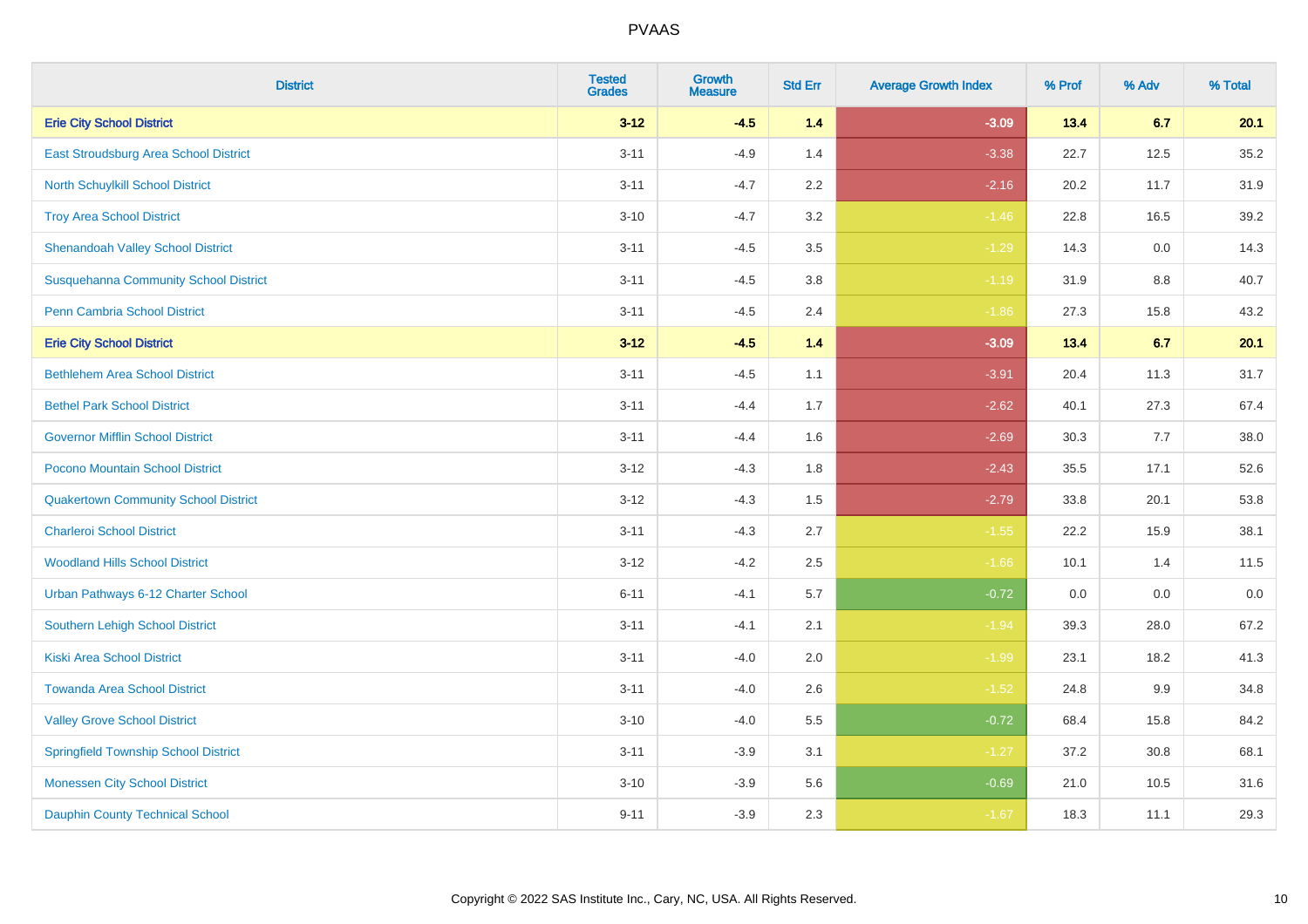| <b>District</b>                                         | <b>Tested</b><br><b>Grades</b> | <b>Growth</b><br><b>Measure</b> | <b>Std Err</b> | <b>Average Growth Index</b> | % Prof | % Adv   | % Total |
|---------------------------------------------------------|--------------------------------|---------------------------------|----------------|-----------------------------|--------|---------|---------|
| <b>Erie City School District</b>                        | $3 - 12$                       | $-4.5$                          | 1.4            | $-3.09$                     | 13.4   | 6.7     | 20.1    |
| <b>Slippery Rock Area School District</b>               | $3 - 11$                       | $-3.8$                          | 2.5            | $-1.56$                     | 30.8   | 21.9    | 52.7    |
| <b>Universal Audenried Charter School</b>               | $9 - 11$                       | $-3.8$                          | 2.5            | $-1.53$                     | 3.0    | 0.5     | 3.5     |
| <b>Laurel Highlands School District</b>                 | $3 - 11$                       | $-3.8$                          | 2.3            | $-1.63$                     | 20.9   | 14.6    | 35.4    |
| <b>Franklin Area School District</b>                    | $3 - 11$                       | $-3.7$                          | 2.6            | $-1.43$                     | 30.5   | 5.9     | 36.4    |
| <b>Parkland School District</b>                         | $3 - 11$                       | $-3.7$                          | 1.2            | $-3.17$                     | 31.4   | 30.6    | 62.0    |
| <b>Chester-Upland School District</b>                   | $3 - 11$                       | $-3.6$                          | 2.6            | $-1.38$                     | 1.6    | $0.0\,$ | 1.6     |
| <b>Sugar Valley Rural Charter School</b>                | $3 - 11$                       | $-3.6$                          | 3.7            | $-0.98$                     | 10.3   | 0.0     | 10.3    |
| <b>Owen J Roberts School District</b>                   | $3 - 11$                       | $-3.5$                          | 1.5            | $-2.27$                     | 36.8   | 24.4    | 61.2    |
| <b>Greater Johnstown School District</b>                | $3 - 11$                       | $-3.5$                          | 2.4            | $-1.45$                     | 10.3   | 1.3     | 11.5    |
| <b>Middletown Area School District</b>                  | $3 - 11$                       | $-3.4$                          | 2.4            | $-1.44$                     | 34.3   | 15.2    | 49.4    |
| <b>Propel Charter School-Montour</b>                    | $3 - 10$                       | $-3.4$                          | 3.6            | $-0.93$                     | 7.7    | 0.0     | 7.7     |
| <b>Mahanoy Area School District</b>                     | $3 - 10$                       | $-3.4$                          | 3.1            | $-1.07$                     | 21.4   | 8.6     | 30.0    |
| <b>Crestwood School District</b>                        | $3 - 11$                       | $-3.4$                          | 2.2            | $-1.52$                     | 33.1   | 21.7    | 54.9    |
| Center For Student Learning Charter School At Pennsbury | $6 - 12$                       | $-3.3$                          | 6.0            | $-0.55$                     | 23.1   | 0.0     | 23.1    |
| <b>Roberto Clemente Charter School</b>                  | $3 - 12$                       | $-3.3$                          | 4.1            | $-0.79$                     | 22.7   | 4.6     | 27.3    |
| <b>Pleasant Valley School District</b>                  | $3 - 11$                       | $-3.3$                          | 1.8            | $-1.80$                     | 28.5   | 10.4    | 39.0    |
| <b>Twin Valley School District</b>                      | $3 - 12$                       | $-3.2$                          | 1.9            | $-1.68$                     | 38.8   | 19.8    | 58.6    |
| <b>Northwest Area School District</b>                   | $3 - 10$                       | $-3.2$                          | 3.3            | $-0.97$                     | 30.4   | 13.0    | 43.5    |
| <b>Susq-Cyber Charter School</b>                        | $9 - 11$                       | $-3.2$                          | 5.8            | $-0.54$                     | 23.8   | 4.8     | 28.6    |
| <b>Oxford Area School District</b>                      | $3 - 11$                       | $-3.1$                          | 1.8            | $-1.77$                     | 27.5   | 14.5    | 42.0    |
| <b>Reynolds School District</b>                         | $3 - 10$                       | $-3.0$                          | 3.5            | $-0.87$                     | 27.3   | 9.1     | 36.4    |
| <b>KIPP Dubois Charter School</b>                       | $9 - 10$                       | $-3.0$                          | 3.1            | $-0.95$                     | 10.0   | 0.0     | 10.0    |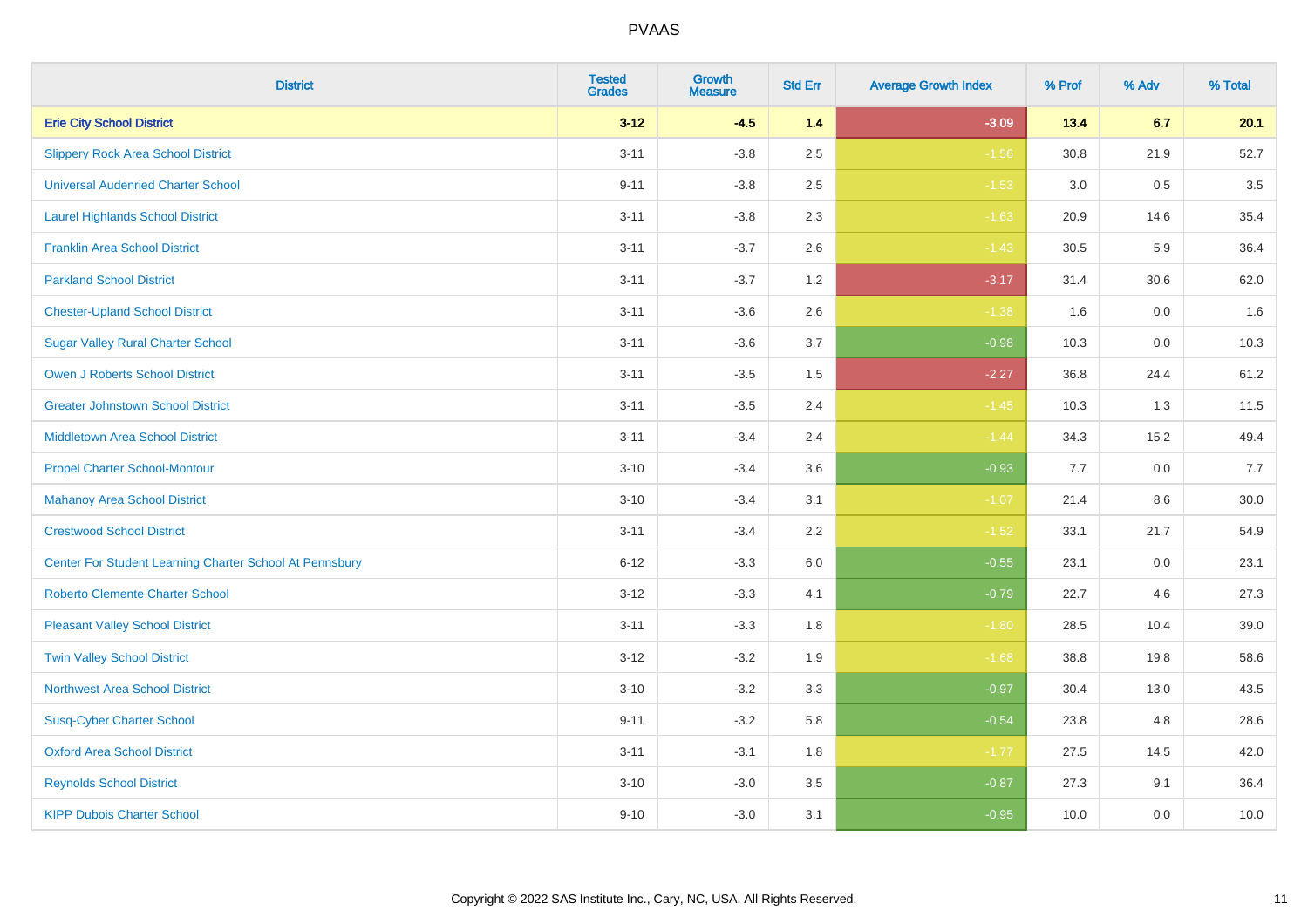| <b>District</b>                             | <b>Tested</b><br><b>Grades</b> | <b>Growth</b><br><b>Measure</b> | <b>Std Err</b> | <b>Average Growth Index</b> | % Prof | % Adv   | % Total |
|---------------------------------------------|--------------------------------|---------------------------------|----------------|-----------------------------|--------|---------|---------|
| <b>Erie City School District</b>            | $3 - 12$                       | $-4.5$                          | 1.4            | $-3.09$                     | 13.4   | 6.7     | 20.1    |
| <b>Northgate School District</b>            | $3 - 11$                       | $-3.0$                          | 3.4            | $-0.85$                     | 35.6   | 6.8     | 42.4    |
| <b>Beaver Area School District</b>          | $3 - 10$                       | $-3.0$                          | 2.5            | $-1.16$                     | 25.8   | 27.8    | 53.6    |
| <b>Minersville Area School District</b>     | $3 - 11$                       | $-2.9$                          | 3.4            | $-0.86$                     | 27.4   | 9.7     | 37.1    |
| <b>Boyertown Area School District</b>       | $3 - 11$                       | $-2.9$                          | 1.4            | $-2.06$                     | 30.8   | 22.6    | 53.4    |
| <b>Bucks County Technical High School</b>   | $9 - 10$                       | $-2.9$                          | 2.2            | $-1.29$                     | 27.7   | 10.4    | 38.2    |
| <b>Rose Tree Media School District</b>      | $3 - 10$                       | $-2.8$                          | 2.1            | $-1.33$                     | 35.2   | 29.6    | 64.8    |
| <b>Carbondale Area School District</b>      | $3 - 10$                       | $-2.8$                          | 3.2            | $-0.87$                     | 27.5   | 2.9     | 30.4    |
| <b>Uniontown Area School District</b>       | $3 - 11$                       | $-2.8$                          | 3.1            | $-0.91$                     | 31.7   | 7.3     | 39.0    |
| <b>Dubois Area School District</b>          | $3 - 11$                       | $-2.8$                          | 2.0            | $-1.37$                     | 35.5   | 19.0    | 54.6    |
| <b>Tri-Valley School District</b>           | $3 - 10$                       | $-2.7$                          | 3.9            | $-0.69$                     | 31.0   | 9.5     | 40.5    |
| Hatboro-Horsham School District             | $3 - 11$                       | $-2.7$                          | 1.6            | $-1.65$                     | 27.9   | 17.9    | 45.8    |
| Hollidaysburg Area School District          | $3 - 11$                       | $-2.7$                          | 1.6            | $-1.64$                     | 32.6   | 15.2    | 47.8    |
| <b>Shamokin Area School District</b>        | $3 - 11$                       | $-2.6$                          | 2.5            | $-1.06$                     | 19.6   | $9.8\,$ | 29.3    |
| <b>Nazareth Area School District</b>        | $3 - 11$                       | $-2.5$                          | 1.7            | $-1.53$                     | 29.2   | 24.6    | 53.8    |
| <b>Mount Union Area School District</b>     | $3 - 10$                       | $-2.5$                          | 2.8            | $-0.89$                     | 19.8   | 5.8     | 25.6    |
| Northwestern Lehigh School District         | $3 - 11$                       | $-2.4$                          | 2.1            | $-1.14$                     | 41.7   | 17.9    | 59.5    |
| <b>Wyomissing Area School District</b>      | $3-12$                         | $-2.4$                          | 2.6            | $-0.92$                     | 25.6   | 28.1    | 53.7    |
| <b>Southeastern Greene School District</b>  | $3 - 10$                       | $-2.3$                          | 4.4            | $-0.53$                     | 29.0   | 9.7     | 38.7    |
| <b>York Academy Regional Charter School</b> | $3 - 11$                       | $-2.3$                          | 4.4            | $-0.52$                     | 23.5   | 2.0     | 25.5    |
| <b>Conneaut School District</b>             | $3 - 12$                       | $-2.3$                          | 2.6            | $-0.91$                     | 27.4   | 9.7     | 37.1    |
| Mastery Charter School - Shoemaker Campus   | $7 - 10$                       | $-2.3$                          | 2.8            | $-0.81$                     | 10.1   | 3.7     | 13.8    |
| Northern Bedford County School District     | $3 - 11$                       | $-2.3$                          | 3.3            | $-0.69$                     | 26.2   | 16.9    | 43.1    |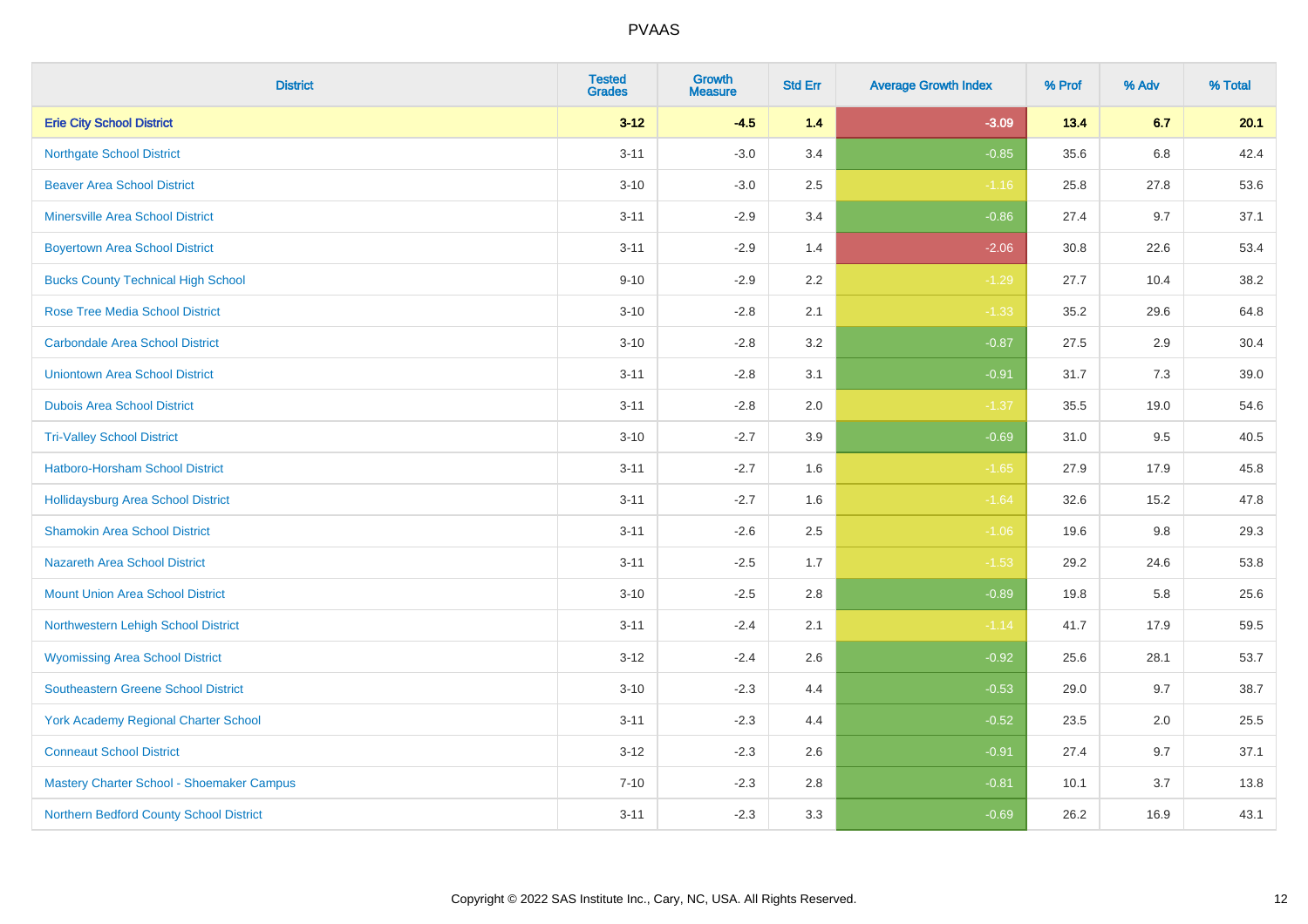| <b>District</b>                                   | <b>Tested</b><br><b>Grades</b> | <b>Growth</b><br><b>Measure</b> | <b>Std Err</b> | <b>Average Growth Index</b> | % Prof | % Adv   | % Total |
|---------------------------------------------------|--------------------------------|---------------------------------|----------------|-----------------------------|--------|---------|---------|
| <b>Erie City School District</b>                  | $3 - 12$                       | $-4.5$                          | 1.4            | $-3.09$                     | 13.4   | 6.7     | 20.1    |
| <b>West Chester Area School District</b>          | $3 - 11$                       | $-2.1$                          | 1.2            | $-1.83$                     | 36.4   | 23.2    | 59.6    |
| <b>New Brighton Area School District</b>          | $3 - 11$                       | $-2.1$                          | 3.2            | $-0.65$                     | 31.5   | 11.1    | 42.6    |
| Propel Charter School - Braddock Hills            | $3 - 11$                       | $-2.1$                          | 3.3            | $-0.63$                     | 4.8    | $3.2\,$ | 8.1     |
| <b>Shaler Area School District</b>                | $3 - 11$                       | $-2.1$                          | 1.8            | $-1.18$                     | 32.0   | 13.0    | 45.0    |
| <b>Carlynton School District</b>                  | $3 - 11$                       | $-2.0$                          | 3.2            | $-0.62$                     | 27.9   | 5.2     | 33.1    |
| Penns Manor Area School District                  | $3 - 12$                       | $-1.9$                          | 3.5            | $-0.55$                     | 24.2   | $3.8\,$ | 28.0    |
| <b>Allegheny Valley School District</b>           | $3 - 11$                       | $-1.9$                          | 3.9            | $-0.48$                     | 31.8   | 11.4    | 43.2    |
| <b>Lakeview School District</b>                   | $3 - 11$                       | $-1.9$                          | 3.5            | $-0.53$                     | 41.5   | 12.3    | 53.8    |
| <b>Farrell Area School District</b>               | $3 - 11$                       | $-1.9$                          | 4.2            | $-0.44$                     | 9.3    | 11.6    | 20.9    |
| <b>Chichester School District</b>                 | $3 - 11$                       | $-1.8$                          | 4.2            | $-0.44$                     | 40.0   | 14.0    | 54.0    |
| <b>Bradford Area School District</b>              | $3 - 12$                       | $-1.8$                          | 2.3            | $-0.79$                     | 31.2   | 16.7    | 47.9    |
| <b>Forest Area School District</b>                | $3 - 11$                       | $-1.8$                          | 4.7            | $-0.37$                     | 18.9   | 15.1    | 34.0    |
| <b>Mastery Charter High School-Lenfest Campus</b> | $7 - 11$                       | $-1.8$                          | 5.8            | $-0.30$                     | 26.3   | 0.0     | 26.3    |
| <b>Albert Gallatin Area School District</b>       | $3 - 11$                       | $-1.7$                          | 2.3            | $-0.72$                     | 31.9   | 20.7    | 52.7    |
| <b>Clairton City School District</b>              | $3 - 11$                       | $-1.6$                          | 5.0            | $-0.32$                     | 3.8    | 0.5     | 4.4     |
| <b>Burrell School District</b>                    | $3 - 11$                       | $-1.5$                          | 3.3            | $-0.44$                     | 27.8   | 17.7    | 45.6    |
| <b>Clearfield Area School District</b>            | $3 - 10$                       | $-1.3$                          | 3.7            | $-0.34$                     | 43.9   | 24.6    | 68.4    |
| <b>Highlands School District</b>                  | $3 - 11$                       | $-1.3$                          | 2.3            | $-0.55$                     | 32.6   | 10.5    | 43.0    |
| <b>Bangor Area School District</b>                | $3 - 12$                       | $-1.2$                          | 2.0            | $-0.60$                     | 25.8   | 12.7    | 38.5    |
| <b>Forest City Regional School District</b>       | $3 - 12$                       | $-1.2$                          | 3.6            | $-0.33$                     | 26.5   | 8.2     | 34.7    |
| <b>Lebanon School District</b>                    | $3 - 11$                       | $-1.2$                          | 1.9            | $-0.63$                     | 15.2   | 6.4     | 21.6    |
| <b>Claysburg-Kimmel School District</b>           | $3 - 11$                       | $-1.2$                          | 5.2            | $-0.22$                     | 5.0    | 0.0     | $5.0\,$ |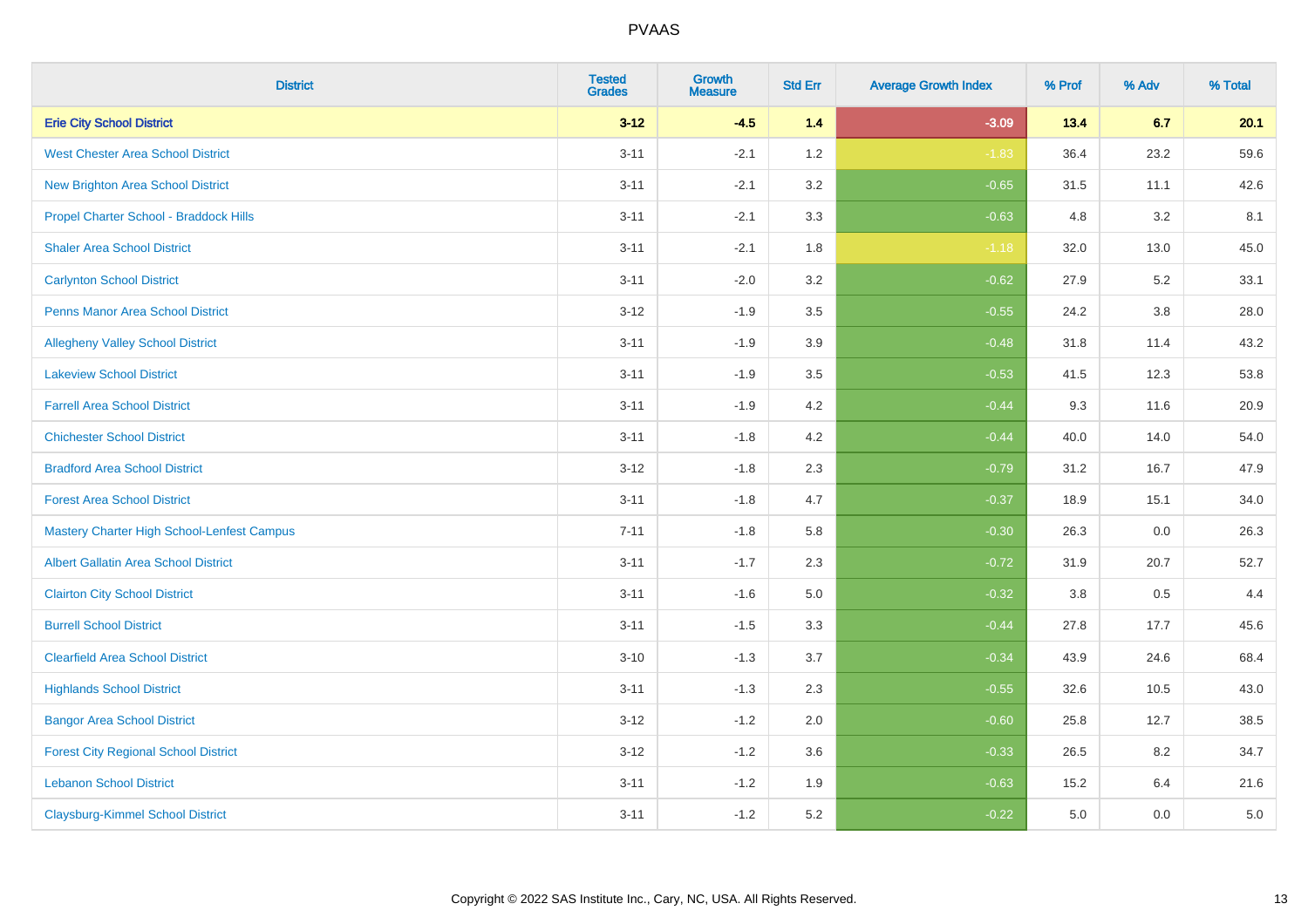| <b>District</b>                                | <b>Tested</b><br><b>Grades</b> | Growth<br><b>Measure</b> | <b>Std Err</b> | <b>Average Growth Index</b> | % Prof | % Adv | % Total |
|------------------------------------------------|--------------------------------|--------------------------|----------------|-----------------------------|--------|-------|---------|
| <b>Erie City School District</b>               | $3 - 12$                       | $-4.5$                   | 1.4            | $-3.09$                     | 13.4   | 6.7   | 20.1    |
| <b>Columbia Borough School District</b>        | $3 - 12$                       | $-1.1$                   | 3.6            | $-0.31$                     | 17.2   | 1.7   | 19.0    |
| <b>Ferndale Area School District</b>           | $3 - 10$                       | $-1.1$                   | 4.1            | $-0.27$                     | 21.0   | 7.9   | 29.0    |
| <b>Norwin School District</b>                  | $3 - 11$                       | $-1.1$                   | 1.6            | $-0.70$                     | 37.7   | 27.6  | 65.2    |
| <b>Evergreen Community Charter School</b>      | $6 - 11$                       | $-1.1$                   | 4.7            | $-0.23$                     | 34.6   | 26.9  | 61.5    |
| <b>Pine Grove Area School District</b>         | $3 - 11$                       | $-1.1$                   | 3.0            | $-0.36$                     | 29.5   | 14.3  | 43.8    |
| <b>Everett Area School District</b>            | $3 - 11$                       | $-1.1$                   | 3.1            | $-0.34$                     | 34.2   | 13.2  | 47.4    |
| <b>Schuylkill Valley School District</b>       | $3 - 11$                       | $-1.0$                   | 2.2            | $-0.47$                     | 29.8   | 20.2  | 50.0    |
| <b>Westmont Hilltop School District</b>        | $3 - 11$                       | $-1.0$                   | 2.8            | $-0.36$                     | 33.3   | 14.7  | 48.0    |
| <b>South Eastern School District</b>           | $3 - 11$                       | $-1.0$                   | 1.8            | $-0.55$                     | 36.4   | 17.1  | 53.5    |
| <b>Exeter Township School District</b>         | $3 - 11$                       | $-1.0$                   | 1.7            | $-0.58$                     | 27.2   | 15.6  | 42.8    |
| South Allegheny School District                | $3 - 11$                       | $-0.9$                   | 3.1            | $-0.30$                     | 23.8   | 2.5   | 26.2    |
| <b>Palmerton Area School District</b>          | $3 - 11$                       | $-0.9$                   | 2.7            | $-0.34$                     | 34.3   | 14.3  | 48.6    |
| <b>Blacklick Valley School District</b>        | $3 - 11$                       | $-0.9$                   | 3.9            | $-0.23$                     | 7.7    | 7.7   | 15.4    |
| <b>Cranberry Area School District</b>          | $3 - 12$                       | $-0.9$                   | 3.1            | $-0.29$                     | 25.5   | 9.7   | 35.2    |
| <b>MaST Community Charter School</b>           | $3 - 10$                       | $-0.9$                   | 2.5            | $-0.34$                     | 25.0   | 21.6  | 46.6    |
| <b>Lehigh Career &amp; Technical Institute</b> | $10 - 12$                      | $-0.7$                   | 6.3            | $-0.11$                     | 36.4   | 4.6   | 40.9    |
| Jeannette City School District                 | $3 - 11$                       | $-0.7$                   | 3.4            | $-0.20$                     | 26.8   | 4.1   | 30.9    |
| <b>Fort Cherry School District</b>             | $3 - 10$                       | $-0.7$                   | 3.1            | $-0.21$                     | 30.6   | 14.1  | 44.7    |
| Northern Lebanon School District               | $3 - 11$                       | $-0.7$                   | 2.3            | $-0.29$                     | 18.8   | 6.8   | 25.6    |
| South Side Area School District                | $3 - 11$                       | $-0.6$                   | 3.1            | $-0.19$                     | 24.0   | 28.0  | 52.0    |
| <b>Fairfield Area School District</b>          | $3 - 11$                       | $-0.5$                   | 3.6            | $-0.13$                     | 43.9   | 6.1   | 50.0    |
| <b>Portage Area School District</b>            | $3 - 10$                       | $-0.5$                   | 3.3            | $-0.14$                     | 27.0   | 20.6  | 47.6    |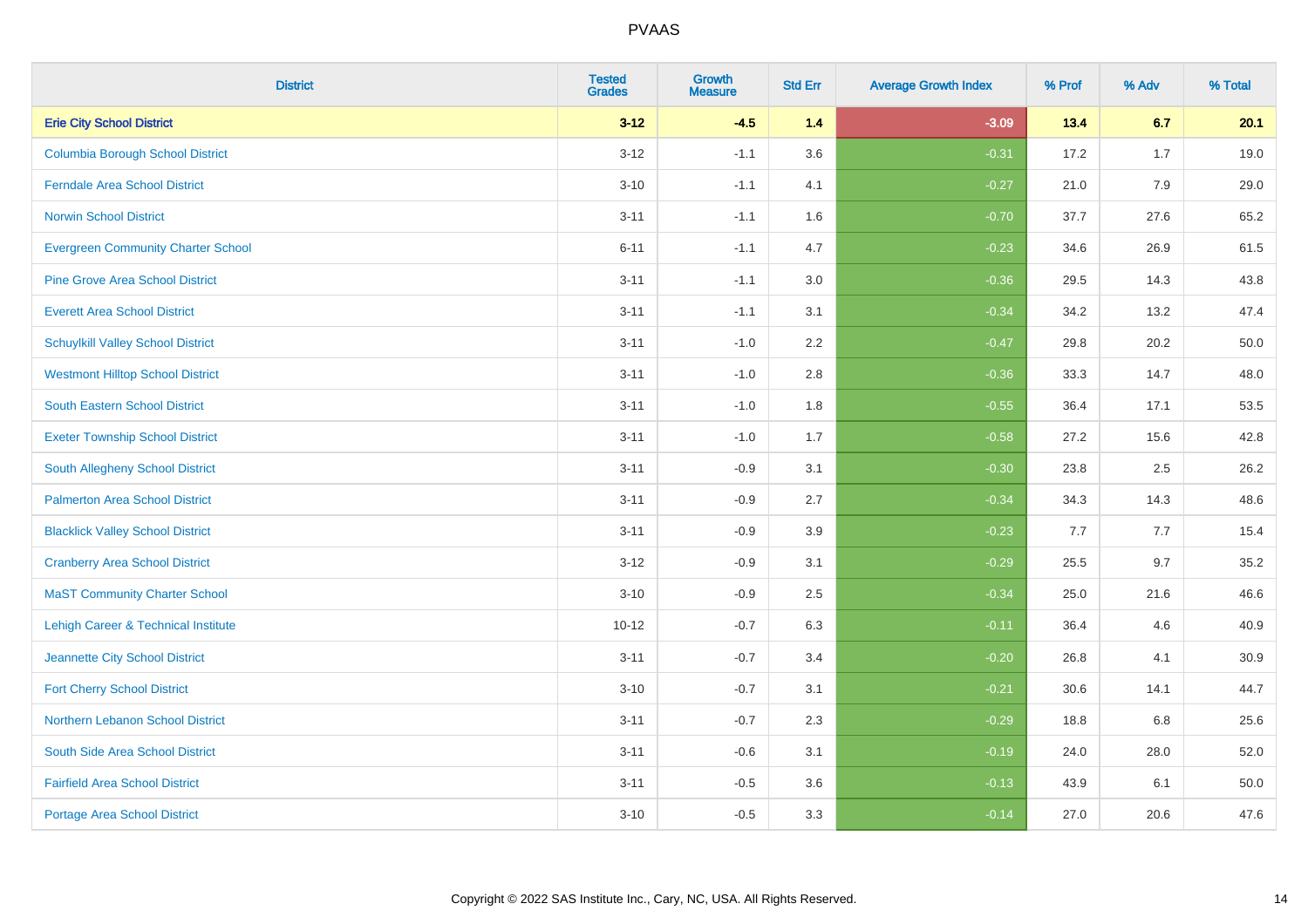| <b>District</b>                                  | <b>Tested</b><br><b>Grades</b> | Growth<br><b>Measure</b> | <b>Std Err</b> | <b>Average Growth Index</b> | % Prof | % Adv | % Total |
|--------------------------------------------------|--------------------------------|--------------------------|----------------|-----------------------------|--------|-------|---------|
| <b>Erie City School District</b>                 | $3 - 12$                       | $-4.5$                   | $1.4$          | $-3.09$                     | 13.4   | 6.7   | 20.1    |
| <b>Otto-Eldred School District</b>               | $3 - 11$                       | $-0.5$                   | 3.5            | $-0.13$                     | 35.8   | 10.5  | 46.3    |
| <b>Brockway Area School District</b>             | $3 - 11$                       | $-0.4$                   | 3.5            | $-0.11$                     | 41.2   | 13.8  | 55.0    |
| <b>Central Greene School District</b>            | $3 - 11$                       | $-0.4$                   | 2.5            | $-0.15$                     | 27.8   | 14.8  | 42.6    |
| Northern Cambria School District                 | $3 - 11$                       | $-0.3$                   | 3.4            | $-0.09$                     | 26.5   | 1.2   | 27.7    |
| <b>Wilson Area School District</b>               | $3 - 11$                       | $-0.3$                   | 2.4            | $-0.12$                     | 35.4   | 14.6  | 50.0    |
| <b>Greencastle-Antrim School District</b>        | $3 - 11$                       | $-0.3$                   | 2.0            | $-0.14$                     | 30.9   | 22.2  | 53.1    |
| <b>Harrisburg City School District</b>           | $3 - 11$                       | $-0.2$                   | 2.0            | $-0.11$                     | 6.0    | 2.0   | 8.0     |
| <b>Freeport Area School District</b>             | $3 - 10$                       | $-0.2$                   | 2.1            | $-0.10$                     | 37.4   | 29.8  | 67.2    |
| Southern Tioga School District                   | $3 - 11$                       | $-0.1$                   | 2.8            | $-0.03$                     | 26.3   | 10.3  | 36.6    |
| <b>Warren County School District</b>             | $3 - 11$                       | $-0.1$                   | 1.6            | $-0.06$                     | 26.7   | 9.7   | 36.4    |
| <b>Penn Hills School District</b>                | $3 - 11$                       | 0.0                      | 2.4            | 0.02                        | 18.4   | 7.1   | 25.6    |
| <b>Altoona Area School District</b>              | $3 - 12$                       | 0.1                      | 1.5            | 0.07                        | 29.0   | 13.8  | 42.8    |
| Community Academy Of Philadelphia Charter School | $3 - 11$                       | 0.1                      | 2.6            | 0.06                        | 9.7    | 2.6   | 12.4    |
| <b>Garnet Valley School District</b>             | $3 - 10$                       | 0.2                      | 1.7            | 0.13                        | 34.9   | 26.4  | 61.3    |
| <b>Central Columbia School District</b>          | $3 - 12$                       | 0.3                      | 2.3            | 0.12                        | 25.4   | 37.6  | 63.0    |
| <b>Ridley School District</b>                    | $3 - 12$                       | 0.3                      | 1.6            | 0.21                        | 32.0   | 10.7  | 42.6    |
| <b>Shippensburg Area School District</b>         | $3 - 11$                       | 0.5                      | 1.8            | 0.26                        | 23.5   | 22.8  | 46.3    |
| <b>Wilson School District</b>                    | $3 - 12$                       | 0.5                      | 1.5            | 0.32                        | 30.4   | 25.5  | 55.9    |
| Pennsylvania Cyber Charter School                | $3 - 11$                       | 0.6                      | 1.5            | 0.37                        | 20.8   | 8.1   | 28.9    |
| Hamburg Area School District                     | $3 - 11$                       | 0.6                      | 2.4            | 0.25                        | 28.0   | 15.5  | 43.6    |
| <b>New Foundations Charter School</b>            | $3 - 11$                       | 0.6                      | 2.2            | 0.29                        | 22.4   | 4.0   | 26.4    |
| <b>Tech Freire Charter School</b>                | $9 - 11$                       | 0.7                      | 2.5            | 0.27                        | 3.6    | 0.0   | 3.6     |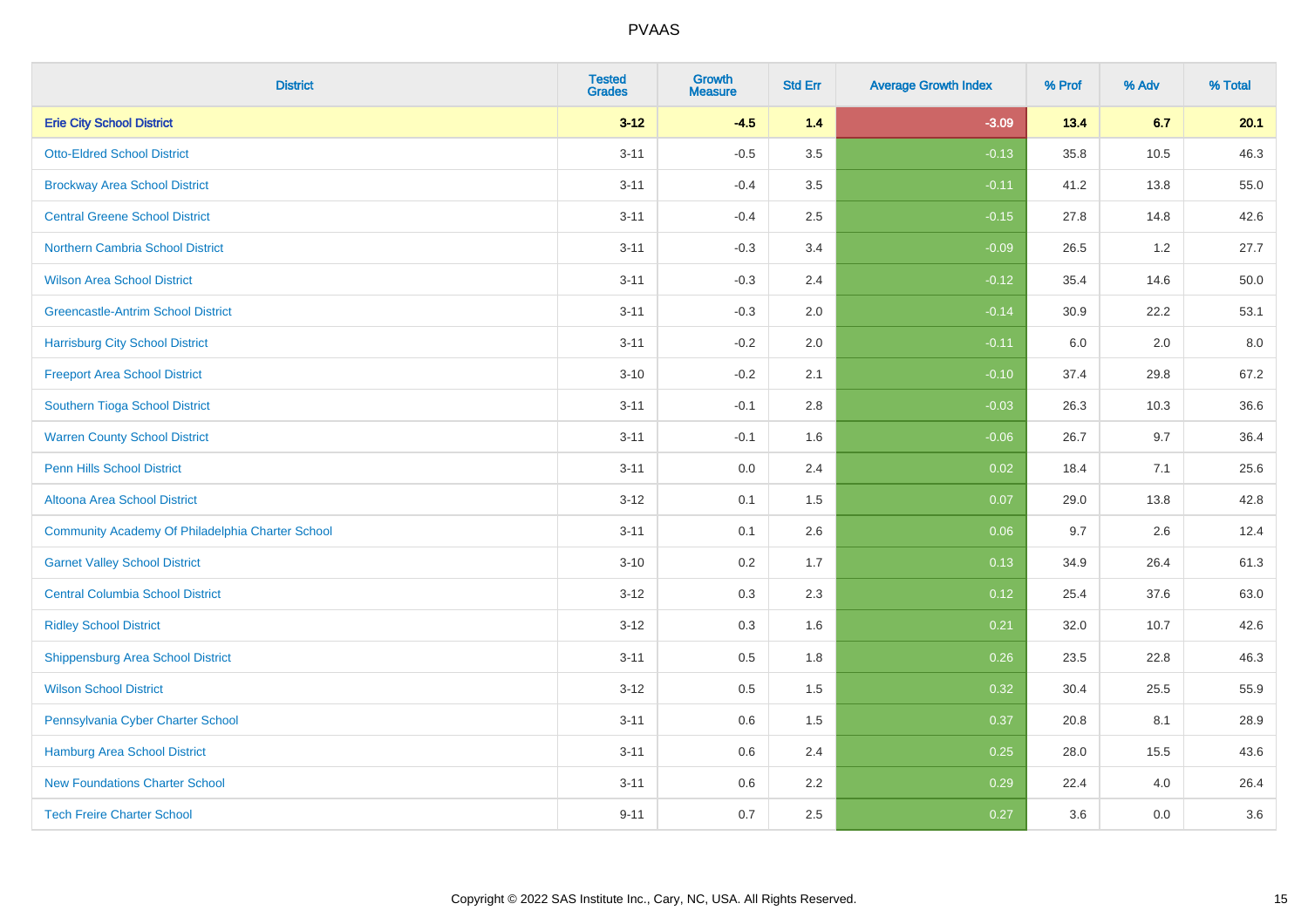| <b>District</b>                                    | <b>Tested</b><br><b>Grades</b> | <b>Growth</b><br><b>Measure</b> | <b>Std Err</b> | <b>Average Growth Index</b> | % Prof | % Adv   | % Total  |
|----------------------------------------------------|--------------------------------|---------------------------------|----------------|-----------------------------|--------|---------|----------|
| <b>Erie City School District</b>                   | $3 - 12$                       | $-4.5$                          | 1.4            | $-3.09$                     | 13.4   | 6.7     | 20.1     |
| <b>Jersey Shore Area School District</b>           | $3 - 11$                       | 0.7                             | 2.5            | 0.27                        | 39.3   | 13.6    | 52.9     |
| <b>Seneca Valley School District</b>               | $3 - 11$                       | 0.8                             | 1.4            | 0.54                        | 40.6   | 25.2    | 65.8     |
| <b>Marion Center Area School District</b>          | $3 - 10$                       | 0.8                             | 2.9            | 0.27                        | 23.3   | 11.1    | 34.4     |
| <b>Hopewell Area School District</b>               | $3 - 11$                       | 0.8                             | 2.6            | 0.31                        | 34.5   | 12.4    | 46.9     |
| <b>Tidioute Community Charter School</b>           | $3 - 11$                       | 0.8                             | 4.4            | 0.19                        | 18.1   | $6.9\,$ | 25.0     |
| Daniel Boone Area School District                  | $3 - 12$                       | 0.9                             | 1.9            | 0.46                        | 28.9   | 22.0    | 51.0     |
| <b>Abington School District</b>                    | $3 - 10$                       | 0.9                             | 1.6            | 0.57                        | 29.7   | 28.7    | 58.4     |
| <b>Upper Adams School District</b>                 | $3 - 11$                       | 0.9                             | 2.5            | 0.37                        | 33.0   | 17.0    | 50.0     |
| South Williamsport Area School District            | $3 - 10$                       | 0.9                             | 3.1            | 0.31                        | 38.4   | 11.6    | $50.0\,$ |
| <b>Bensalem Township School District</b>           | $3 - 11$                       | 1.0                             | 1.6            | 0.63                        | 24.3   | 10.7    | 34.9     |
| <b>Tulpehocken Area School District</b>            | $3 - 12$                       | 1.0                             | 4.9            | 0.20                        | 11.5   | 23.1    | 34.6     |
| <b>Wattsburg Area School District</b>              | $3 - 11$                       | 1.0                             | 2.7            | 0.36                        | 20.4   | 12.4    | 32.7     |
| <b>Annville-Cleona School District</b>             | $3 - 12$                       | 1.1                             | 2.4            | 0.45                        | 34.8   | 13.6    | 48.5     |
| <b>Upper Moreland Township School District</b>     | $3 - 11$                       | 1.1                             | 2.0            | 0.56                        | 24.8   | 26.6    | 51.3     |
| <b>North Star School District</b>                  | $3 - 11$                       | 1.1                             | 3.3            | 0.34                        | 26.2   | 20.0    | 46.2     |
| Philadelphia Electrical & Tech Charter High School | $10 - 10$                      | 1.2                             | 2.6            | 0.45                        | 0.9    | 0.0     | 0.9      |
| <b>Springfield School District</b>                 | $3 - 11$                       | 1.2                             | 1.7            | 0.69                        | 31.8   | 25.2    | 56.9     |
| <b>Penn-Delco School District</b>                  | $3 - 11$                       | 1.3                             | 1.8            | 0.75                        | 26.5   | 12.6    | 39.1     |
| <b>Brentwood Borough School District</b>           | $3 - 11$                       | 1.3                             | 3.0            | 0.44                        | 20.2   | 16.0    | 36.2     |
| <b>MaST Community Charter School II</b>            | $3 - 10$                       | 1.4                             | 3.0            | 0.45                        | 16.1   | 4.6     | 20.7     |
| <b>Oley Valley School District</b>                 | $3 - 11$                       | 1.4                             | 2.4            | 0.56                        | 37.4   | 23.9    | 61.4     |
| <b>Reach Cyber Charter School</b>                  | $3 - 11$                       | 1.4                             | 3.6            | 0.40                        | 32.9   | 15.2    | 48.1     |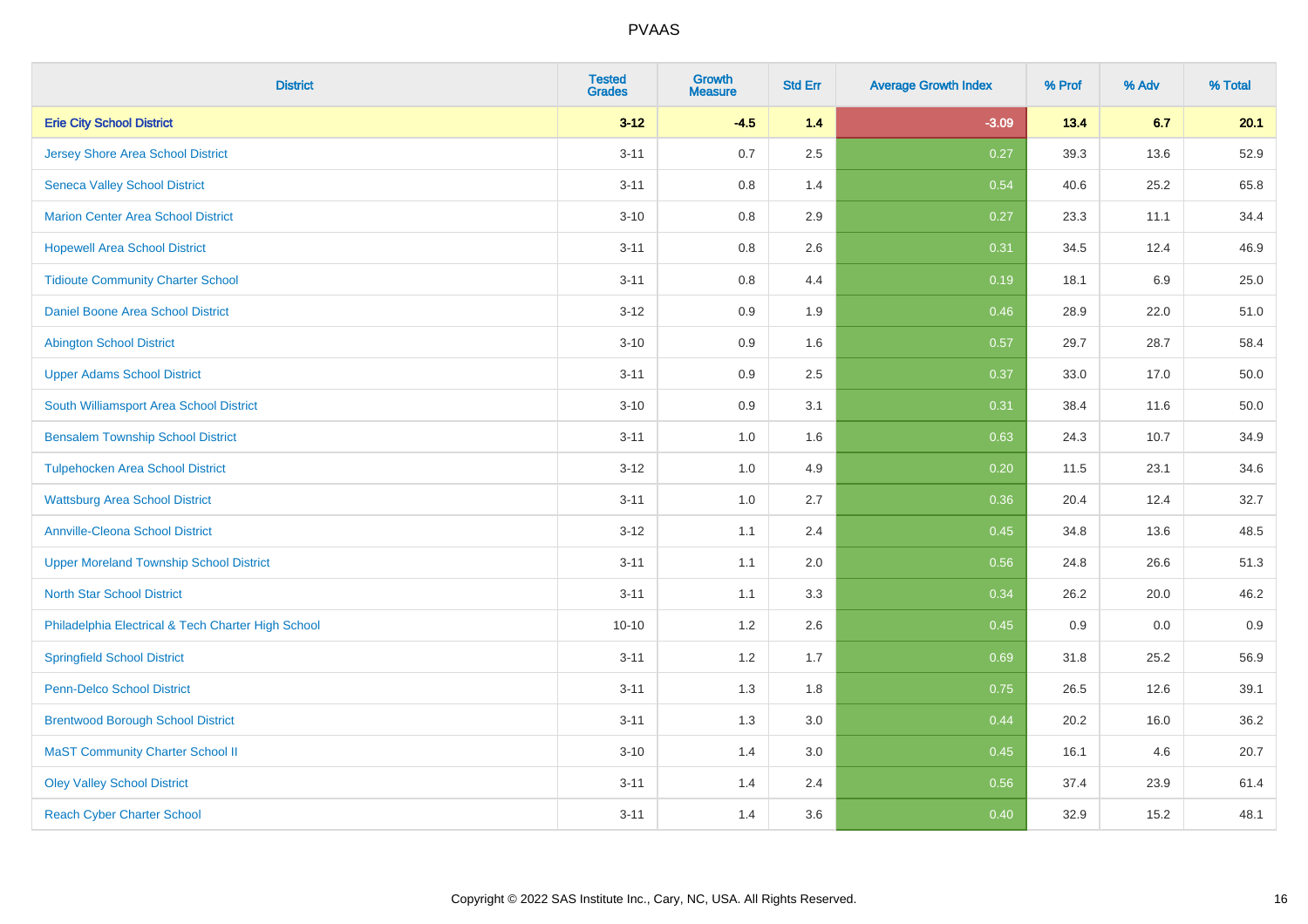| <b>District</b>                           | <b>Tested</b><br><b>Grades</b> | Growth<br><b>Measure</b> | <b>Std Err</b> | <b>Average Growth Index</b> | % Prof | % Adv | % Total |
|-------------------------------------------|--------------------------------|--------------------------|----------------|-----------------------------|--------|-------|---------|
| <b>Erie City School District</b>          | $3 - 12$                       | $-4.5$                   | 1.4            | $-3.09$                     | 13.4   | 6.7   | 20.1    |
| <b>Tunkhannock Area School District</b>   | $3 - 11$                       | 1.4                      | 2.0            | 0.71                        | 29.8   | 18.1  | 47.9    |
| <b>Haverford Township School District</b> | $3 - 11$                       | 1.4                      | 1.4            | 1.05                        | 36.7   | 26.3  | 63.0    |
| <b>Centennial School District</b>         | $3 - 10$                       | 1.5                      | 1.5            | 0.98                        | 23.6   | 12.4  | 36.0    |
| <b>Moon Area School District</b>          | $3 - 11$                       | 1.5                      | 1.8            | 0.86                        | 34.5   | 25.5  | 60.0    |
| <b>Avella Area School District</b>        | $3 - 12$                       | 1.6                      | 4.7            | 0.34                        | 34.8   | 7.2   | 42.0    |
| Juniata Valley School District            | $3 - 11$                       | 1.6                      | 3.2            | 0.51                        | 23.1   | 9.4   | 32.5    |
| Shenango Area School District             | $3 - 11$                       | 1.7                      | 3.2            | 0.52                        | 41.4   | 13.8  | 55.3    |
| <b>Lewisburg Area School District</b>     | $3 - 11$                       | 1.7                      | 2.4            | 0.72                        | 35.9   | 35.9  | 71.8    |
| <b>Forest Hills School District</b>       | $3 - 11$                       | 1.8                      | $2.5\,$        | 0.71                        | 28.8   | 10.3  | 39.1    |
| West Jefferson Hills School District      | $3 - 11$                       | 1.9                      | 1.9            | 0.99                        | 34.8   | 27.3  | 62.1    |
| <b>Pottstown School District</b>          | $3 - 12$                       | 2.0                      | 2.2            | 0.88                        | 19.4   | 6.2   | 25.6    |
| <b>Blackhawk School District</b>          | $3 - 11$                       | 2.0                      | 2.3            | 0.87                        | 34.6   | 20.7  | 55.3    |
| <b>Bethlehem-Center School District</b>   | $3 - 10$                       | 2.1                      | 3.5            | 0.59                        | 32.3   | 4.6   | 36.9    |
| Esperanza Academy Charter School          | $4 - 11$                       | 2.1                      | 2.1            | 1.01                        | 14.2   | 3.6   | 17.8    |
| <b>Upper Dublin School District</b>       | $3 - 12$                       | 2.1                      | 1.8            | 1.19                        | 34.7   | 30.0  | 64.7    |
| <b>Solanco School District</b>            | $3 - 11$                       | 2.2                      | 1.8            | 1.18                        | 27.2   | 15.0  | 42.3    |
| <b>Mercer Area School District</b>        | $3 - 11$                       | 2.2                      | 3.1            | 0.70                        | 24.4   | 11.8  | 36.2    |
| <b>Belmont Charter School</b>             | $3 - 10$                       | 2.2                      | 3.4            | 0.64                        | 5.3    | 1.8   | 7.0     |
| <b>West Shore School District</b>         | $3 - 12$                       | 2.2                      | 1.3            | 1.68                        | 31.8   | 15.2  | 47.1    |
| Mt Lebanon School District                | $3 - 11$                       | 2.4                      | 1.3            | 1.79                        | 39.3   | 37.4  | 76.8    |
| <b>Conestoga Valley School District</b>   | $3 - 11$                       | 2.4                      | 1.7            | 1.43                        | 35.0   | 23.5  | 58.5    |
| <b>South Western School District</b>      | $3 - 12$                       | 2.5                      | 1.7            | 1.48                        | 36.2   | 19.7  | 55.9    |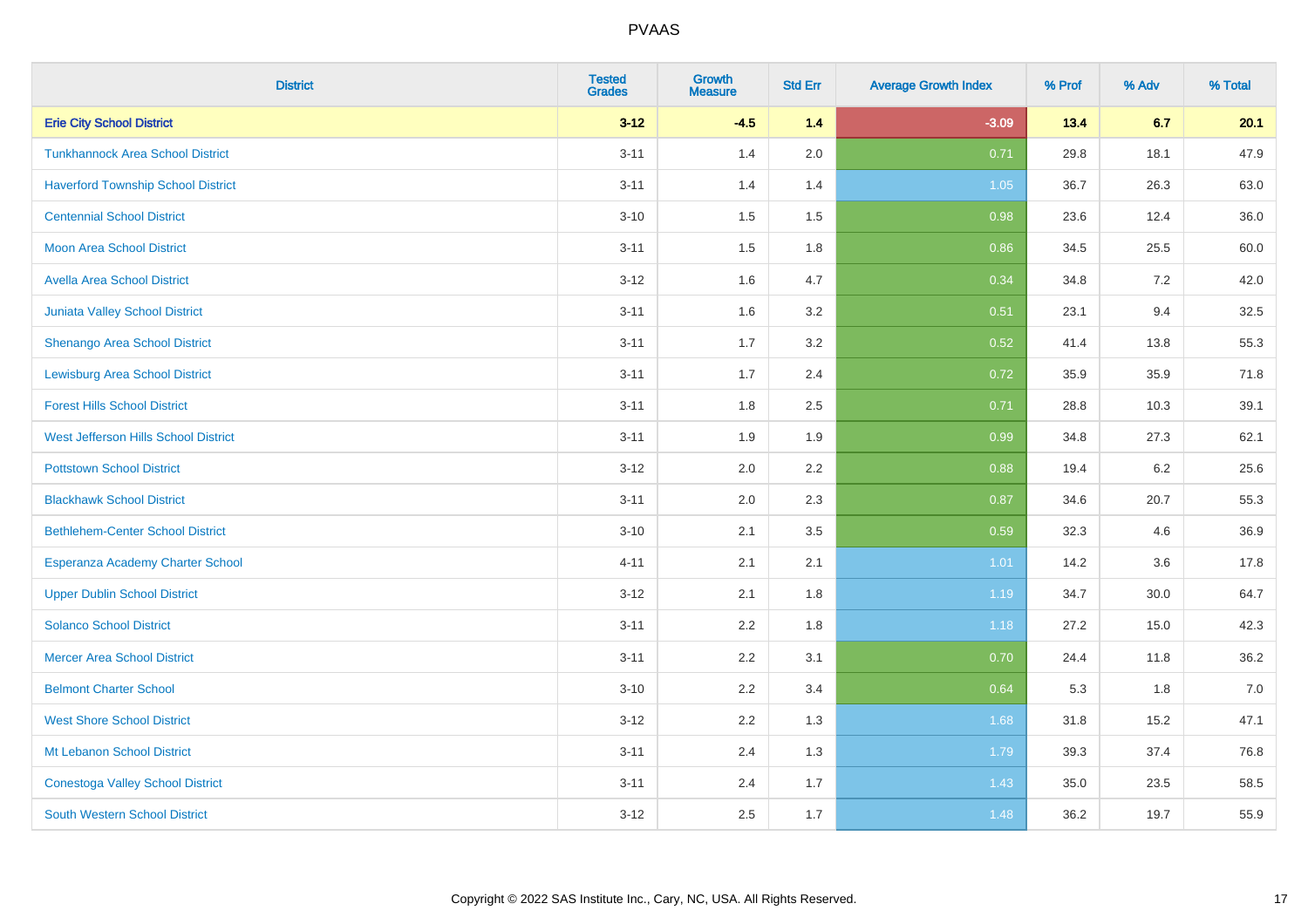| <b>District</b>                                 | <b>Tested</b><br><b>Grades</b> | <b>Growth</b><br><b>Measure</b> | <b>Std Err</b> | <b>Average Growth Index</b> | % Prof | % Adv | % Total |
|-------------------------------------------------|--------------------------------|---------------------------------|----------------|-----------------------------|--------|-------|---------|
| <b>Erie City School District</b>                | $3 - 12$                       | $-4.5$                          | 1.4            | $-3.09$                     | 13.4   | 6.7   | 20.1    |
| <b>Bermudian Springs School District</b>        | $3 - 11$                       | 2.5                             | 2.4            | 1.05                        | 31.8   | 23.5  | 55.3    |
| <b>Sullivan County School District</b>          | $3 - 10$                       | 2.5                             | 4.3            | 0.58                        | 43.6   | 7.7   | 51.3    |
| <b>Union School District</b>                    | $3 - 12$                       | 2.5                             | 3.7            | 0.69                        | 17.9   | 10.4  | 28.4    |
| <b>School Lane Charter School</b>               | $3 - 11$                       | 2.6                             | 3.6            | 0.72                        | 23.1   | 18.7  | 41.8    |
| <b>Williams Valley School District</b>          | $3 - 11$                       | 2.6                             | 3.7            | 0.69                        | 17.0   | 5.1   | 22.0    |
| <b>Austin Area School District</b>              | $3 - 11$                       | 2.6                             | 6.0            | 0.43                        | 25.0   | 18.8  | 43.8    |
| <b>Athens Area School District</b>              | $3 - 11$                       | 2.6                             | 2.3            | 1.11                        | 34.9   | 12.3  | 47.3    |
| <b>Perkiomen Valley School District</b>         | $3 - 11$                       | 2.7                             | 1.5            | 1.83                        | 35.0   | 25.3  | 60.3    |
| Mastery Charter School - Pickett Campus         | $6 - 10$                       | 2.7                             | 4.2            | 0.65                        | 20.6   | 0.0   | 20.6    |
| <b>Eastern Lancaster County School District</b> | $3 - 12$                       | 2.9                             | 3.2            | 0.91                        | 35.2   | 36.4  | 71.6    |
| <b>Ringgold School District</b>                 | $3 - 11$                       | 2.9                             | 2.2            | 1.32                        | 23.8   | 13.3  | 37.1    |
| <b>Penn-Trafford School District</b>            | $3 - 11$                       | 2.9                             | 1.8            | 1.68                        | 46.3   | 26.2  | 72.5    |
| <b>Waynesboro Area School District</b>          | $3 - 12$                       | $3.0\,$                         | 1.8            | 1.67                        | 26.0   | 23.5  | 49.5    |
| <b>Gateway School District</b>                  | $3 - 11$                       | 3.1                             | 2.0            | 1.55                        | 35.7   | 18.5  | 54.2    |
| Northampton Area School District                | $3 - 11$                       | 3.2                             | 1.5            | 2.05                        | 29.8   | 17.9  | 47.7    |
| <b>Clarion Area School District</b>             | $3 - 11$                       | $3.2\,$                         | 3.7            | 0.88                        | 31.7   | 13.3  | 45.0    |
| <b>North Clarion County School District</b>     | $3 - 12$                       | 3.4                             | 4.1            | 0.83                        | 45.0   | 18.8  | 63.8    |
| <b>Fort Leboeuf School District</b>             | $3 - 11$                       | 3.5                             | 2.2            | 1.58                        | 32.0   | 16.8  | 48.8    |
| <b>Bellwood-Antis School District</b>           | $3 - 10$                       | 3.5                             | 2.8            | 1.24                        | 40.9   | 19.4  | 60.2    |
| <b>Keystone Central School District</b>         | $3 - 11$                       | 3.6                             | 1.8            | 2.04                        | 27.1   | 14.6  | 41.8    |
| <b>Western Wayne School District</b>            | $3 - 11$                       | 3.6                             | 2.6            | 1.39                        | 30.8   | 16.2  | 47.0    |
| <b>Midd-West School District</b>                | $3 - 11$                       | 3.6                             | 2.6            | 1.42                        | 28.6   | 25.0  | 53.6    |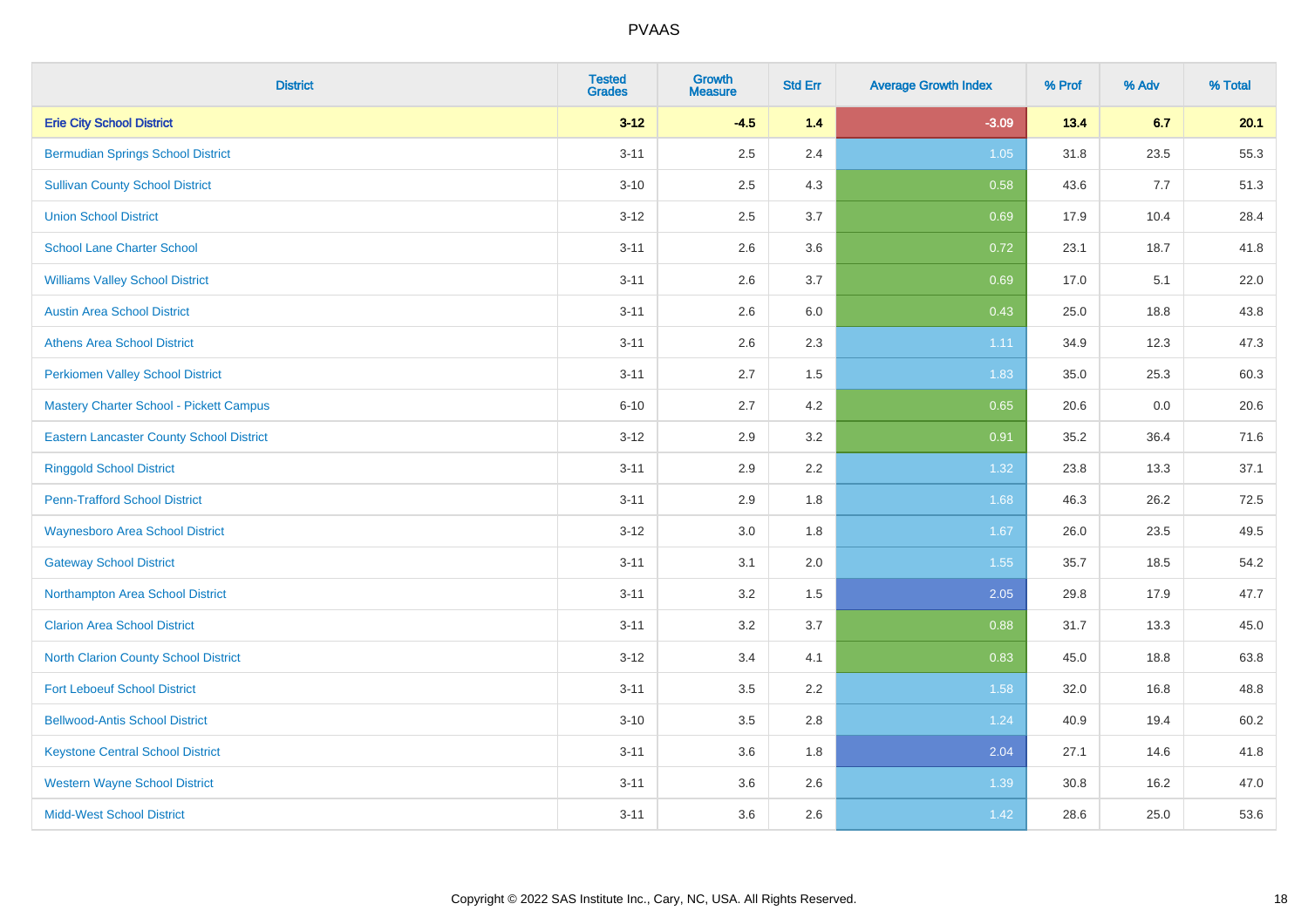| <b>District</b>                                    | <b>Tested</b><br><b>Grades</b> | <b>Growth</b><br><b>Measure</b> | <b>Std Err</b> | <b>Average Growth Index</b> | % Prof | % Adv | % Total |
|----------------------------------------------------|--------------------------------|---------------------------------|----------------|-----------------------------|--------|-------|---------|
| <b>Erie City School District</b>                   | $3 - 12$                       | $-4.5$                          | 1.4            | $-3.09$                     | 13.4   | 6.7   | 20.1    |
| <b>Sharpsville Area School District</b>            | $3 - 11$                       | 3.8                             | 3.7            | 1.04                        | 41.1   | 23.2  | 64.3    |
| <b>Newport School District</b>                     | $3 - 12$                       | 3.8                             | 3.3            | 1.17                        | 38.8   | 10.4  | 49.2    |
| <b>Northeastern York School District</b>           | $3 - 11$                       | $3.8\,$                         | 1.8            | 2.11                        | 32.7   | 21.0  | 53.7    |
| <b>Spring Grove Area School District</b>           | $3 - 11$                       | 3.9                             | 2.0            | 1.90                        | 30.0   | 23.0  | 53.0    |
| Susquehanna Township School District               | $3 - 12$                       | 3.9                             | 2.7            | 1.45                        | 19.0   | 13.1  | 32.0    |
| <b>Southeast Delco School District</b>             | $3 - 10$                       | 3.9                             | 3.5            | 1.12                        | 18.6   | 3.4   | 22.0    |
| <b>Brownsville Area School District</b>            | $3 - 12$                       | 3.9                             | 3.8            | 1.04                        | 22.0   | 8.5   | 30.5    |
| <b>Chestnut Ridge School District</b>              | $3 - 12$                       | 4.0                             | 2.9            | 1.38                        | 33.2   | 11.0  | 44.2    |
| <b>Eastern Lebanon County School District</b>      | $3 - 11$                       | 4.0                             | 2.1            | 1.89                        | 23.5   | 11.5  | 35.0    |
| Philipsburg-Osceola Area School District           | $3 - 11$                       | 4.1                             | 3.0            | 1.37                        | 22.5   | 16.2  | 38.8    |
| <b>Commonwealth Charter Academy Charter School</b> | $3 - 10$                       | 4.2                             | 1.6            | 2.68                        | 27.0   | 15.6  | 42.5    |
| <b>Bloomsburg Area School District</b>             | $3 - 10$                       | 4.3                             | 3.4            | $1.26$                      | 36.5   | 20.6  | 57.1    |
| <b>Purchase Line School District</b>               | $3 - 12$                       | 4.3                             | 3.3            | 1.30                        | 32.3   | 9.0   | 41.4    |
| <b>Reading School District</b>                     | $3 - 11$                       | 4.3                             | 1.2            | 3.71                        | 16.8   | 6.0   | 22.8    |
| South Middleton School District                    | $3 - 11$                       | 4.4                             | 2.2            | 1.95                        | 31.1   | 16.4  | 47.5    |
| Downingtown Area School District                   | $3 - 11$                       | 4.4                             | 1.1            | 4.06                        | 30.1   | 32.0  | 62.2    |
| Pennsylvania Virtual Charter School                | $3 - 11$                       | 4.4                             | 3.4            | 1.31                        | 29.8   | 21.2  | 51.0    |
| <b>Red Lion Area School District</b>               | $3 - 11$                       | 4.5                             | 1.9            | 2.31                        | 32.3   | 21.5  | 53.8    |
| <b>Mckeesport Area School District</b>             | $3 - 12$                       | 4.6                             | 2.2            | 2.14                        | 21.1   | 4.4   | 25.5    |
| <b>Central Valley School District</b>              | $3 - 10$                       | 4.7                             | 2.6            | 1.83                        | 37.8   | 18.5  | 56.3    |
| East Pennsboro Area School District                | $3 - 11$                       | 4.8                             | 2.1            | 2.26                        | 36.8   | 16.9  | 53.7    |
| <b>Conemaugh Township Area School District</b>     | $3 - 12$                       | 4.8                             | 3.5            | 1.39                        | 30.9   | 27.8  | 58.8    |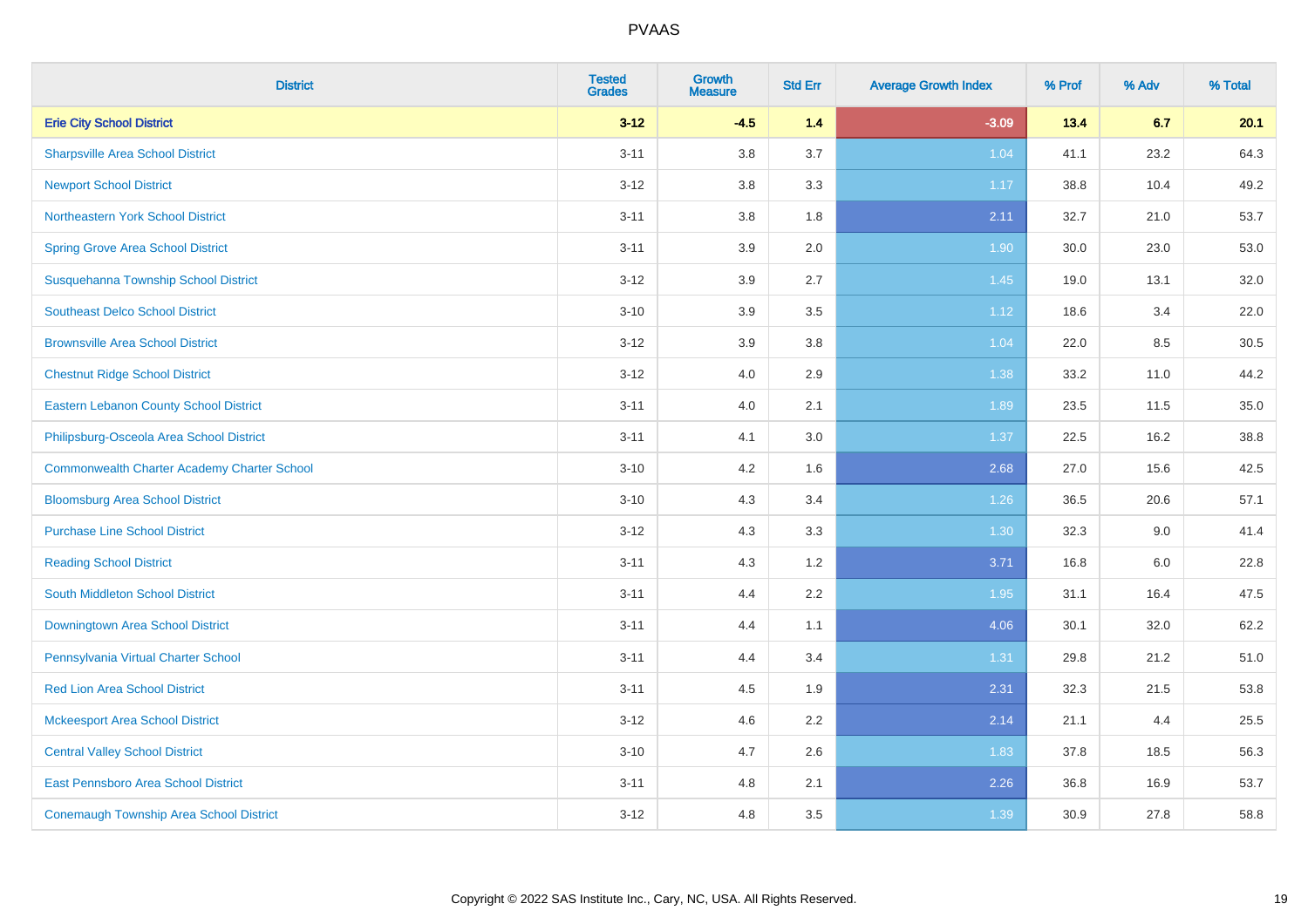| <b>District</b>                                | <b>Tested</b><br><b>Grades</b> | <b>Growth</b><br><b>Measure</b> | <b>Std Err</b> | <b>Average Growth Index</b> | % Prof | % Adv | % Total |
|------------------------------------------------|--------------------------------|---------------------------------|----------------|-----------------------------|--------|-------|---------|
| <b>Erie City School District</b>               | $3 - 12$                       | $-4.5$                          | 1.4            | $-3.09$                     | 13.4   | 6.7   | 20.1    |
| <b>Wallingford-Swarthmore School District</b>  | $3 - 10$                       | 5.0                             | 2.2            | 2.25                        | 33.3   | 37.1  | 70.4    |
| Johnsonburg Area School District               | $3 - 11$                       | 5.0                             | 3.9            | 1.27                        | 35.5   | 11.8  | 47.4    |
| Aspira Bilingual Cyber Charter School          | $3 - 11$                       | 5.1                             | 5.8            | 0.87                        | 4.8    | 0.0   | 4.8     |
| Hope For Hyndman Charter School                | $3 - 11$                       | 5.1                             | 5.8            | 0.88                        | 14.3   | 7.1   | 21.4    |
| <b>Lower Dauphin School District</b>           | $3 - 11$                       | 5.3                             | 1.8            | 3.03                        | 30.6   | 26.8  | 57.5    |
| <b>Great Valley School District</b>            | $3 - 11$                       | 5.4                             | 2.0            | 2.77                        | 33.8   | 33.5  | 67.3    |
| <b>Galeton Area School District</b>            | $3 - 11$                       | 5.4                             | 5.4            | 1.01                        | 33.3   | 22.2  | 55.6    |
| <b>Pennsbury School District</b>               | $3 - 11$                       | 5.6                             | 1.3            | 4.38                        | 37.7   | 27.7  | 65.4    |
| <b>Crawford Central School District</b>        | $3 - 11$                       | 5.7                             | 2.1            | 2.71                        | 26.4   | 15.8  | 42.1    |
| <b>Wyalusing Area School District</b>          | $3-12$                         | 5.7                             | 3.2            | 1.78                        | 38.6   | 12.9  | 51.4    |
| <b>Upper Perkiomen School District</b>         | $3 - 11$                       | 5.7                             | 1.9            | 3.04                        | 25.4   | 19.9  | 45.4    |
| <b>Sayre Area School District</b>              | $3 - 11$                       | 5.8                             | 3.2            | 1.81                        | 30.3   | 21.0  | 51.3    |
| <b>Smethport Area School District</b>          | $3-12$                         | 5.8                             | 3.8            | 1.52                        | 24.6   | 20.0  | 44.6    |
| <b>Brandywine Heights Area School District</b> | $3 - 11$                       | 5.8                             | 2.6            | 2.27                        | 27.7   | 28.6  | 56.2    |
| <b>Halifax Area School District</b>            | $3 - 11$                       | 5.8                             | 3.5            | 1.64                        | 32.1   | 18.9  | 50.9    |
| <b>Salisbury Township School District</b>      | $3 - 11$                       | 5.8                             | 3.6            | 1.62                        | 24.4   | 12.6  | 37.0    |
| Huntingdon Area School District                | $3 - 11$                       | 5.8                             | 2.6            | 2.28                        | 27.8   | 17.4  | 45.2    |
| <b>Donegal School District</b>                 | $3 - 12$                       | 5.9                             | 2.2            | 2.72                        | 34.1   | 23.1  | 57.2    |
| Saint Marys Area School District               | $3 - 11$                       | 6.0                             | 2.2            | 2.69                        | 35.4   | 18.3  | 53.7    |
| South Fayette Township School District         | $3 - 11$                       | 6.0                             | 1.8            | 3.33                        | 32.2   | 38.3  | 70.5    |
| <b>Hazleton Area School District</b>           | $3 - 11$                       | 6.0                             | 1.6            | 3.85                        | 20.5   | 9.0   | 29.5    |
| <b>Penncrest School District</b>               | $3 - 11$                       | 6.0                             | 1.9            | 3.24                        | 31.1   | 16.9  | 48.0    |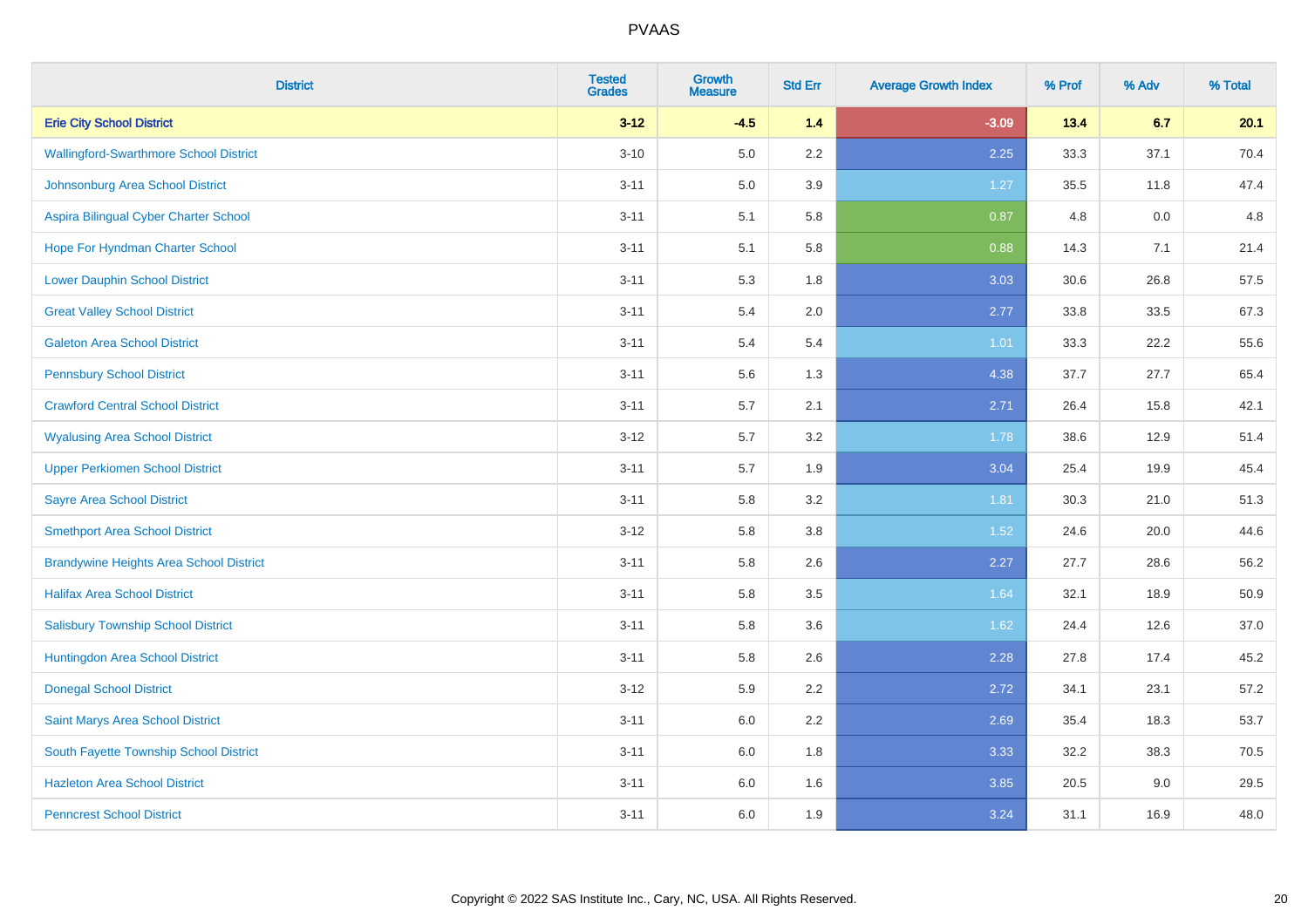| <b>District</b>                                | <b>Tested</b><br><b>Grades</b> | <b>Growth</b><br><b>Measure</b> | <b>Std Err</b> | <b>Average Growth Index</b> | % Prof | % Adv | % Total |
|------------------------------------------------|--------------------------------|---------------------------------|----------------|-----------------------------|--------|-------|---------|
| <b>Erie City School District</b>               | $3 - 12$                       | $-4.5$                          | 1.4            | $-3.09$                     | 13.4   | 6.7   | 20.1    |
| <b>Multicultural Academy Charter School</b>    | $9 - 11$                       | 6.0                             | 3.4            | 1.77                        | 12.3   | 0.0   | 12.3    |
| Northern Lehigh School District                | $3 - 12$                       | 6.1                             | 2.5            | 2.42                        | 21.4   | 18.0  | 39.3    |
| <b>South Butler County School District</b>     | $3 - 10$                       | 6.3                             | 2.2            | 2.80                        | 37.8   | 19.2  | 57.0    |
| <b>United School District</b>                  | $3 - 11$                       | 6.3                             | 3.3            | 1.89                        | 38.8   | 16.3  | 55.0    |
| <b>Easton Area School District</b>             | $3 - 12$                       | 6.3                             | 1.3            | 4.91                        | 24.1   | 13.0  | 37.1    |
| <b>Bedford Area School District</b>            | $3 - 11$                       | 6.4                             | 2.4            | 2.68                        | 31.0   | 20.6  | 51.6    |
| People For People Charter School               | $3 - 12$                       | 6.4                             | 5.6            | 1.15                        | 2.4    | 0.0   | 2.4     |
| <b>Tamaqua Area School District</b>            | $3 - 12$                       | 6.5                             | 2.4            | 2.72                        | 34.3   | 17.5  | 51.8    |
| <b>Port Allegany School District</b>           | $3 - 11$                       | $6.5\,$                         | 3.7            | 1.74                        | 26.4   | 11.3  | 37.7    |
| 21st Century Cyber Charter School              | $6 - 12$                       | 6.6                             | 2.1            | 3.16                        | 29.0   | 21.8  | 50.8    |
| <b>Mars Area School District</b>               | $3 - 10$                       | 6.6                             | 1.9            | 3.45                        | 36.7   | 32.4  | 69.1    |
| <b>Mastery Charter School - Hardy Williams</b> | $3 - 11$                       | 6.6                             | 3.0            | 2.21                        | 24.7   | 1.2   | 25.9    |
| <b>Bellefonte Area School District</b>         | $3 - 11$                       | 6.7                             | 2.0            | 3.34                        | 28.8   | 21.5  | 50.2    |
| <b>Abington Heights School District</b>        | $3 - 11$                       | 6.7                             | 1.7            | 4.00                        | 33.8   | 31.7  | 65.5    |
| Pennsylvania Distance Learning Charter School  | $3 - 12$                       | 6.8                             | 3.4            | 1.99                        | 19.8   | 6.2   | 25.9    |
| <b>Northern Potter School District</b>         | $3 - 12$                       | 6.8                             | 4.6            | 1.48                        | 30.6   | 11.1  | 41.7    |
| Northern Tioga School District                 | $3 - 12$                       | $6.8\,$                         | 2.6            | 2.64                        | 25.0   | 16.9  | 41.9    |
| <b>Brookville Area School District</b>         | $3 - 11$                       | 6.8                             | 3.1            | 2.19                        | 46.1   | 14.6  | 60.7    |
| <b>Ephrata Area School District</b>            | $3 - 11$                       | 6.8                             | 1.7            | 4.08                        | 31.6   | 17.1  | 48.8    |
| <b>Muncy School District</b>                   | $3 - 11$                       | 6.9                             | 3.3            | 2.12                        | 37.6   | 18.8  | 56.4    |
| <b>William Penn School District</b>            | $3 - 12$                       | 7.0                             | 1.9            | 3.61                        | 14.0   | 7.2   | 21.3    |
| <b>Bentworth School District</b>               | $3 - 11$                       | 7.0                             | 3.0            | 2.36                        | 26.6   | 17.0  | 43.6    |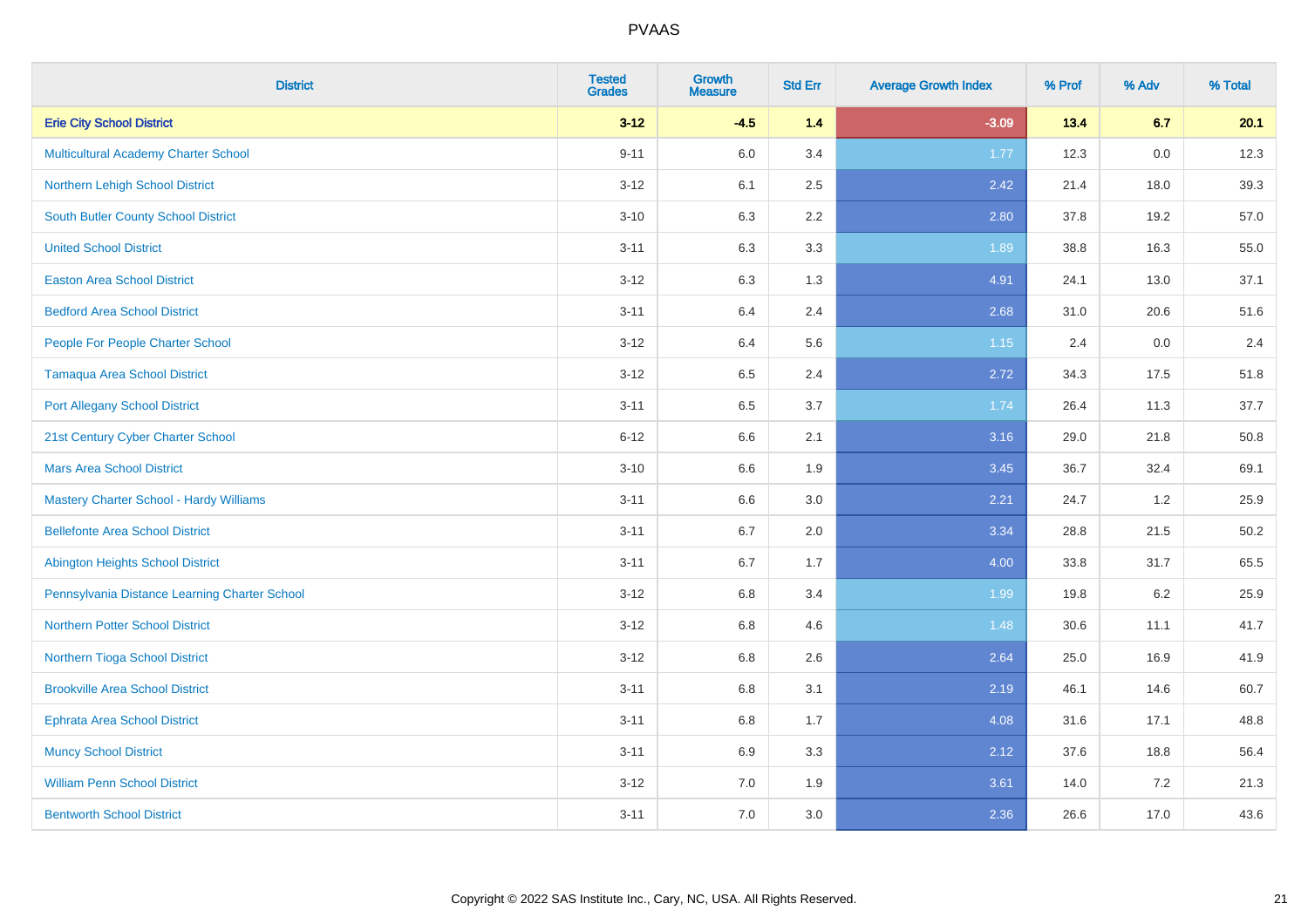| <b>District</b>                               | <b>Tested</b><br><b>Grades</b> | Growth<br><b>Measure</b> | <b>Std Err</b> | <b>Average Growth Index</b> | % Prof | % Adv | % Total |
|-----------------------------------------------|--------------------------------|--------------------------|----------------|-----------------------------|--------|-------|---------|
| <b>Erie City School District</b>              | $3 - 12$                       | $-4.5$                   | $1.4$          | $-3.09$                     | 13.4   | 6.7   | 20.1    |
| <b>Leechburg Area School District</b>         | $3 - 11$                       | 7.0                      | 3.9            | 1.79                        | 37.7   | 4.9   | 42.6    |
| <b>Penn Manor School District</b>             | $3 - 11$                       | 7.1                      | 1.5            | 4.82                        | 26.7   | 20.5  | 47.2    |
| <b>Elizabethtown Area School District</b>     | $3 - 12$                       | 7.1                      | 1.7            | 4.19                        | 36.4   | 27.6  | 64.0    |
| <b>Esperanza Cyber Charter School</b>         | $3 - 11$                       | 7.1                      | 6.1            | $1.15$                      | 8.8    | 2.9   | 11.8    |
| <b>Conrad Weiser Area School District</b>     | $3 - 11$                       | 7.1                      | 2.1            | 3.34                        | 28.2   | 14.4  | 42.6    |
| Dr Robert Ketterer Charter School Inc         | $6 - 12$                       | 7.1                      | 4.3            | 1.66                        | 7.3    | 1.7   | 9.0     |
| <b>Dover Area School District</b>             | $3 - 12$                       | 7.1                      | 1.9            | 3.78                        | 33.0   | 18.7  | 51.7    |
| <b>Phoenixville Area School District</b>      | $3 - 11$                       | 7.3                      | 1.8            | 3.96                        | 32.3   | 27.6  | 59.8    |
| <b>York Suburban School District</b>          | $3 - 11$                       | 7.4                      | 2.1            | 3.55                        | 24.9   | 31.2  | 56.1    |
| <b>Pennridge School District</b>              | $3 - 10$                       | 7.4                      | 1.5            | 5.10                        | 32.0   | 27.6  | 59.6    |
| <b>Hampton Township School District</b>       | $3 - 11$                       | 7.4                      | 2.0            | 3.79                        | 37.9   | 39.2  | 77.0    |
| <b>Radnor Township School District</b>        | $3 - 12$                       | 7.5                      | 1.9            | 4.03                        | 33.0   | 38.3  | 71.3    |
| <b>Stroudsburg Area School District</b>       | $3 - 11$                       | 7.5                      | 1.6            | 4.70                        | 30.4   | 18.3  | 48.7    |
| <b>Bald Eagle Area School District</b>        | $3 - 11$                       | 7.6                      | 2.5            | 3.00                        | 31.6   | 15.6  | 47.3    |
| <b>Conewago Valley School District</b>        | $3 - 12$                       | 7.6                      | 1.7            | 4.46                        | 41.3   | 19.4  | 60.6    |
| <b>Avon Grove School District</b>             | $3 - 10$                       | 7.6                      | 1.4            | 5.29                        | 33.7   | 33.2  | 67.0    |
| <b>Juniata County School District</b>         | $3 - 12$                       | 7.7                      | 2.0            | 3.81                        | 22.9   | 18.9  | 41.8    |
| <b>Palisades School District</b>              | $3 - 11$                       | 7.7                      | 2.9            | 2.66                        | 27.8   | 20.3  | 48.1    |
| <b>Keystone School District</b>               | $3 - 11$                       | 7.8                      | 5.7            | 1.37                        | 35.0   | 45.0  | 80.0    |
| <b>Glendale School District</b>               | $3 - 10$                       | 7.9                      | 3.5            | 2.25                        | 42.6   | 9.3   | 51.8    |
| <b>Mastery Charter School - Thomas Campus</b> | $3 - 10$                       | 7.9                      | 5.7            | 1.39                        | 12.5   | 0.0   | 12.5    |
| Pennsylvania Leadership Charter School        | $3 - 11$                       | 8.0                      | 1.9            | 4.22                        | 33.1   | 27.8  | 60.9    |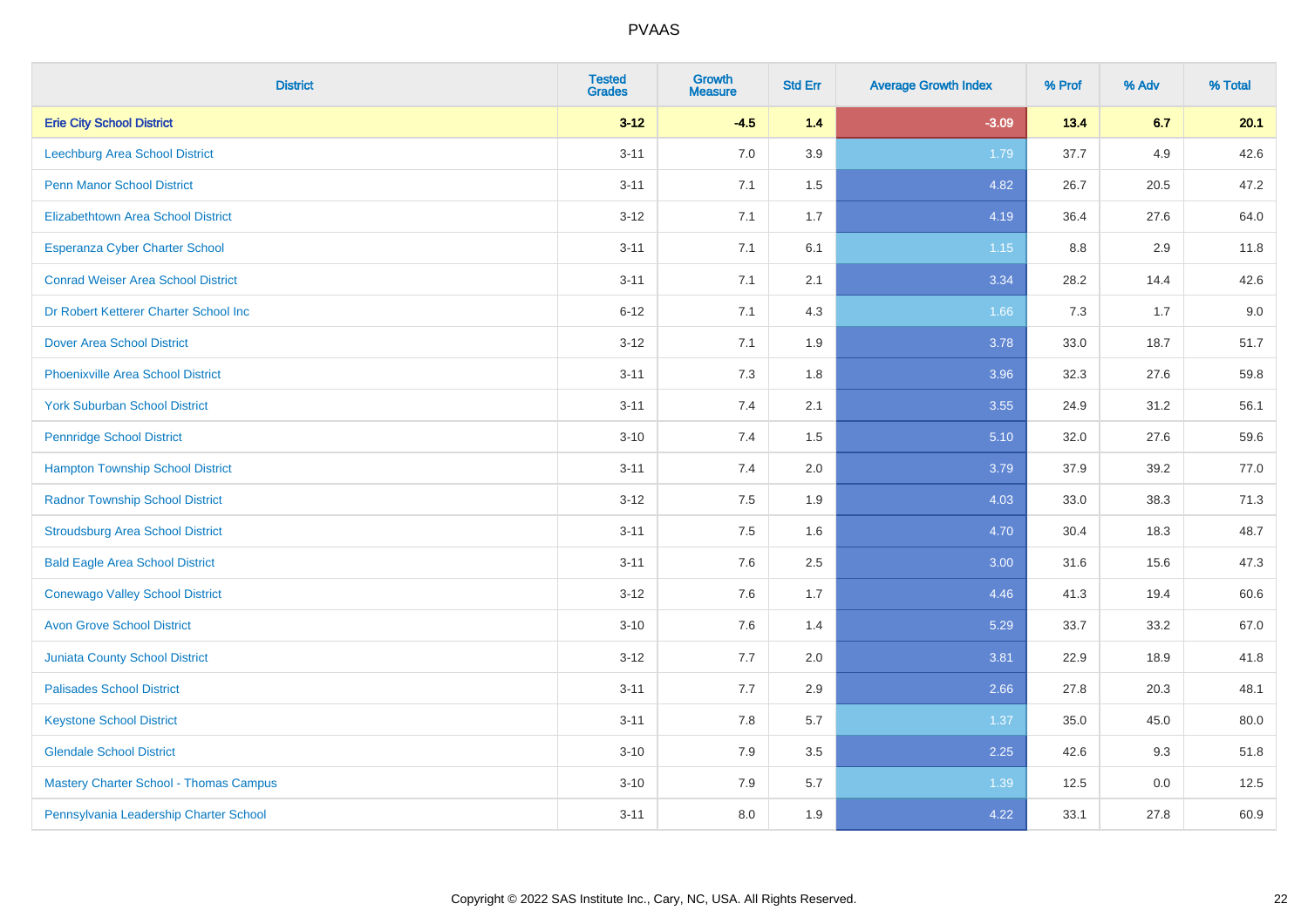| <b>District</b>                                | <b>Tested</b><br><b>Grades</b> | Growth<br><b>Measure</b> | <b>Std Err</b> | <b>Average Growth Index</b> | % Prof | % Adv | % Total |
|------------------------------------------------|--------------------------------|--------------------------|----------------|-----------------------------|--------|-------|---------|
| <b>Erie City School District</b>               | $3 - 12$                       | $-4.5$                   | $1.4$          | $-3.09$                     | 13.4   | 6.7   | 20.1    |
| <b>Dallas School District</b>                  | $3 - 11$                       | 8.1                      | 2.1            | 3.87                        | 32.4   | 22.4  | 54.8    |
| <b>Benton Area School District</b>             | $3 - 10$                       | 8.1                      | 4.0            | 2.01                        | 35.7   | 28.6  | 64.3    |
| <b>Cornwall-Lebanon School District</b>        | $3 - 11$                       | 8.2                      | 1.6            | 5.24                        | 28.0   | 20.5  | 48.6    |
| <b>Blue Ridge School District</b>              | $3 - 11$                       | 8.3                      | 3.7            | 2.24                        | 29.6   | 9.3   | 38.9    |
| <b>Fairview School District</b>                | $3 - 11$                       | 8.3                      | 2.4            | 3.43                        | 41.9   | 34.9  | 76.7    |
| <b>Canton Area School District</b>             | $3 - 11$                       | 8.4                      | 2.9            | 2.92                        | 13.8   | 23.0  | 36.8    |
| Northern York County School District           | $3 - 11$                       | 8.4                      | 1.8            | 4.63                        | 24.3   | 23.1  | 47.4    |
| <b>Neshaminy School District</b>               | $3 - 11$                       | 8.6                      | 1.3            | 6.56                        | 31.3   | 23.9  | 55.2    |
| Oil City Area School District                  | $3 - 11$                       | 8.6                      | 2.4            | 3.56                        | 29.1   | 13.1  | 42.2    |
| <b>West Allegheny School District</b>          | $3 - 12$                       | 8.6                      | 2.0            | 4.34                        | 37.3   | 27.2  | 64.5    |
| <b>Lower Moreland Township School District</b> | $3 - 11$                       | 8.7                      | 2.0            | 4.35                        | 38.2   | 33.2  | 71.4    |
| <b>Tredyffrin-Easttown School District</b>     | $3 - 10$                       | 8.7                      | 2.4            | 3.57                        | 35.2   | 35.8  | 71.0    |
| <b>Homer-Center School District</b>            | $3 - 11$                       | $8.8\,$                  | 3.5            | 2.53                        | 38.0   | 17.7  | 55.8    |
| <b>Kane Area School District</b>               | $3 - 10$                       | 8.8                      | 2.9            | 3.07                        | 31.4   | 19.8  | 51.2    |
| <b>Wallenpaupack Area School District</b>      | $3 - 11$                       | $8.8\,$                  | 2.1            | 4.28                        | 28.5   | 18.9  | 47.4    |
| <b>East Penn School District</b>               | $3 - 11$                       | 8.9                      | 1.2            | 7.61                        | 32.8   | 26.4  | 59.2    |
| <b>Spring Cove School District</b>             | $3 - 11$                       | 9.1                      | 2.4            | 3.77                        | 31.8   | 25.4  | 57.1    |
| <b>Millcreek Township School District</b>      | $3 - 11$                       | 9.1                      | 1.4            | 6.61                        | 34.5   | 30.1  | 64.6    |
| <b>Pine-Richland School District</b>           | $3 - 11$                       | 9.3                      | 1.7            | 5.56                        | 42.3   | 35.8  | 78.1    |
| <b>Valley View School District</b>             | $3 - 11$                       | 9.3                      | 2.2            | 4.18                        | 26.6   | 23.1  | 49.7    |
| <b>Kutztown Area School District</b>           | $3 - 12$                       | 9.3                      | 2.8            | 3.34                        | 38.5   | 14.6  | 53.2    |
| <b>Apollo-Ridge School District</b>            | $3 - 12$                       | 9.5                      | 3.0            | 3.23                        | 34.0   | 9.4   | 43.4    |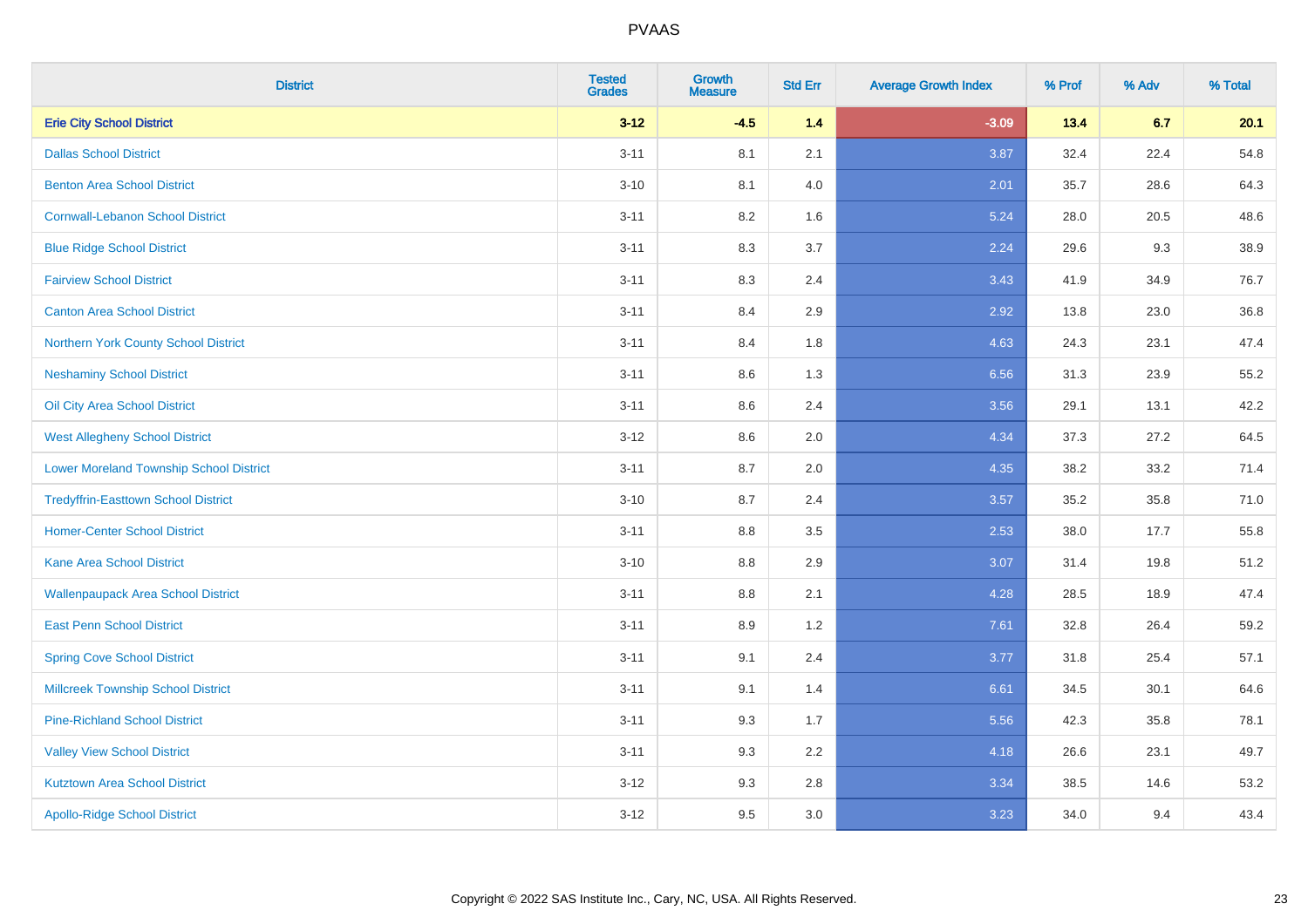| <b>District</b>                          | <b>Tested</b><br><b>Grades</b> | <b>Growth</b><br><b>Measure</b> | <b>Std Err</b> | <b>Average Growth Index</b> | % Prof | % Adv | % Total |
|------------------------------------------|--------------------------------|---------------------------------|----------------|-----------------------------|--------|-------|---------|
| <b>Erie City School District</b>         | $3 - 12$                       | $-4.5$                          | 1.4            | $-3.09$                     | 13.4   | 6.7   | 20.1    |
| <b>Avon Grove Charter School</b>         | $3 - 11$                       | 9.8                             | 3.1            | 3.18                        | 32.4   | 26.0  | 58.4    |
| <b>Armstrong School District</b>         | $3 - 11$                       | 9.8                             | 1.6            | 6.22                        | 32.8   | 24.6  | 57.4    |
| <b>Oswayo Valley School District</b>     | $3 - 12$                       | 9.9                             | 5.1            | 1.93                        | 26.5   | 44.1  | 70.6    |
| <b>Fleetwood Area School District</b>    | $3 - 10$                       | 10.4                            | 2.0            | 5.19                        | 31.7   | 25.8  | 57.5    |
| <b>Warrior Run School District</b>       | $3 - 11$                       | 10.5                            | 2.7            | 3.86                        | 34.1   | 16.8  | 50.9    |
| <b>Manheim Township School District</b>  | $3 - 12$                       | 10.9                            | 1.5            | 7.51                        | 30.9   | 31.0  | 61.9    |
| <b>Methacton School District</b>         | $3 - 11$                       | 11.0                            | 1.6            | 6.94                        | 36.0   | 33.6  | 69.6    |
| <b>West Perry School District</b>        | $3 - 11$                       | 11.0                            | 2.3            | 4.76                        | 26.9   | 20.5  | 47.4    |
| Lampeter-Strasburg School District       | $3 - 12$                       | 11.0                            | 1.9            | 5.69                        | 35.4   | 32.3  | 67.7    |
| Wilmington Area School District          | $3 - 11$                       | 11.1                            | 3.3            | 3.37                        | 29.8   | 26.2  | 56.0    |
| <b>Belle Vernon Area School District</b> | $3 - 11$                       | 11.1                            | 2.3            | 4.88                        | 31.6   | 25.4  | 57.1    |
| <b>Steel Valley School District</b>      | $3 - 11$                       | 11.1                            | 3.3            | 3.33                        | 34.8   | 10.1  | 44.9    |
| <b>Upper Darby School District</b>       | $3 - 12$                       | 11.2                            | 1.4            | 8.28                        | 23.8   | 11.8  | 35.6    |
| <b>Greenwood School District</b>         | $3 - 11$                       | 11.3                            | 3.6            | 3.14                        | 31.2   | 32.8  | 63.9    |
| <b>Franklin Regional School District</b> | $3 - 11$                       | 11.3                            | 1.8            | 6.13                        | 30.0   | 35.0  | 65.0    |
| <b>Lehighton Area School District</b>    | $3 - 11$                       | 11.4                            | 2.4            | 4.84                        | 30.5   | 24.9  | 55.3    |
| <b>Line Mountain School District</b>     | $3 - 11$                       | 11.7                            | 3.9            | 3.01                        | 40.4   | 42.3  | 82.7    |
| <b>Whitehall-Coplay School District</b>  | $3 - 11$                       | 11.8                            | 1.7            | 7.06                        | 32.3   | 21.7  | 54.0    |
| <b>Indiana Area School District</b>      | $3 - 11$                       | 12.0                            | 2.0            | 5.98                        | 30.0   | 30.4  | 60.3    |
| <b>Blue Mountain School District</b>     | $3 - 10$                       | 12.2                            | 2.1            | 5.81                        | 30.7   | 26.1  | 56.8    |
| <b>Quaker Valley School District</b>     | $3 - 11$                       | 12.2                            | 2.5            | 4.90                        | 39.5   | 26.4  | 65.9    |
| <b>Montrose Area School District</b>     | $3 - 10$                       | 12.3                            | 2.8            | 4.41                        | 37.8   | 28.9  | 66.7    |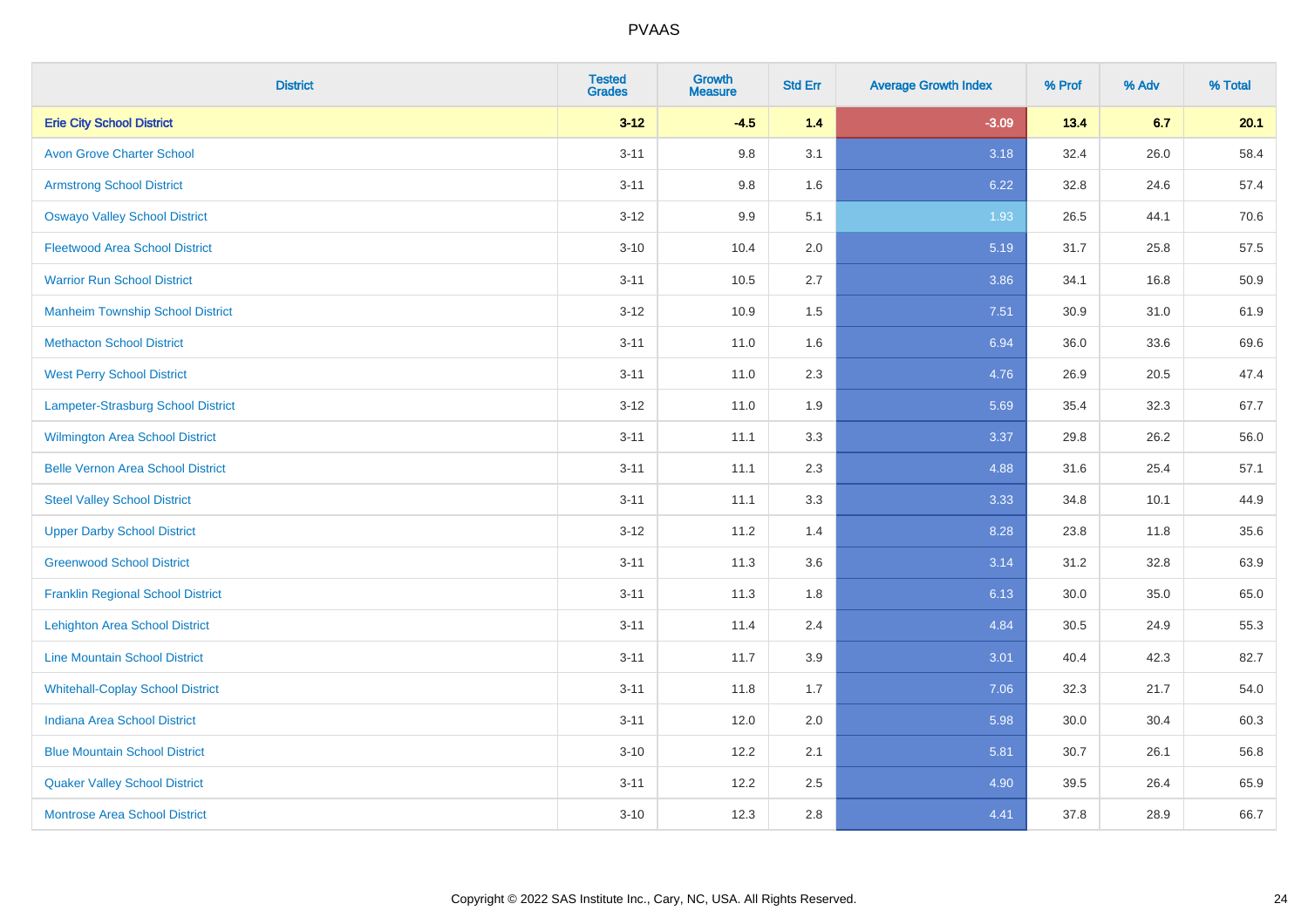| <b>District</b>                                 | <b>Tested</b><br><b>Grades</b> | <b>Growth</b><br><b>Measure</b> | <b>Std Err</b> | <b>Average Growth Index</b> | % Prof | % Adv | % Total |
|-------------------------------------------------|--------------------------------|---------------------------------|----------------|-----------------------------|--------|-------|---------|
| <b>Erie City School District</b>                | $3 - 12$                       | $-4.5$                          | 1.4            | $-3.09$                     | 13.4   | 6.7   | 20.1    |
| <b>Mifflin County School District</b>           | $3 - 11$                       | 12.3                            | 1.6            | 7.69                        | 35.1   | 15.1  | 50.3    |
| <b>Cocalico School District</b>                 | $3 - 11$                       | 12.3                            | 1.9            | 6.48                        | 28.2   | 32.3  | 60.5    |
| Allegheny-Clarion Valley School District        | $3 - 10$                       | 12.3                            | 4.1            | 3.03                        | 33.3   | 19.0  | 52.4    |
| <b>Manheim Central School District</b>          | $3 - 11$                       | 12.8                            | 2.0            | 6.52                        | 27.8   | 35.4  | 63.2    |
| Pen Argyl Area School District                  | $3 - 12$                       | 12.8                            | 2.5            | 5.10                        | 28.5   | 23.8  | 52.3    |
| <b>Central York School District</b>             | $3 - 12$                       | 12.9                            | 1.5            | 8.64                        | 31.4   | 24.1  | 55.5    |
| <b>Laurel School District</b>                   | $3 - 11$                       | 13.0                            | 3.1            | 4.19                        | 30.3   | 15.7  | 46.1    |
| North Pocono School District                    | $3 - 11$                       | 13.1                            | 3.7            | 3.54                        | 31.4   | 33.3  | 64.7    |
| <b>Maritime Academy Charter School</b>          | $3 - 10$                       | 13.2                            | 3.1            | 4.29                        | 24.0   | 1.3   | 25.3    |
| <b>Lakeland School District</b>                 | $3 - 11$                       | 13.3                            | 2.8            | 4.80                        | 22.2   | 21.2  | 43.4    |
| <b>Tuscarora School District</b>                | $3 - 11$                       | 13.4                            | 2.2            | 6.20                        | 37.1   | 26.3  | 63.4    |
| <b>Hempfield School District</b>                | $3 - 11$                       | 13.4                            | 1.3            | 10.53                       | 29.9   | 36.8  | 66.7    |
| <b>Harbor Creek School District</b>             | $3 - 11$                       | 13.4                            | 2.3            | 5.80                        | 34.5   | 40.7  | 75.2    |
| <b>Council Rock School District</b>             | $3 - 11$                       | 13.5                            | 1.1            | 12.27                       | 32.0   | 35.4  | 67.4    |
| <b>Iroquois School District</b>                 | $3 - 11$                       | 13.6                            | 2.8            | 4.83                        | 33.3   | 16.0  | 49.4    |
| <b>Upper Saint Clair School District</b>        | $3 - 11$                       | 13.8                            | 1.8            | 7.86                        | 32.2   | 44.5  | 76.7    |
| <b>Upper Merion Area School District</b>        | $3 - 11$                       | 14.0                            | 2.0            | 7.15                        | 34.4   | 32.6  | 67.0    |
| <b>Hermitage School District</b>                | $3 - 12$                       | 14.0                            | 2.5            | 5.59                        | 34.0   | 27.0  | 61.0    |
| <b>Peters Township School District</b>          | $3 - 11$                       | 14.1                            | 1.7            | 8.16                        | 35.2   | 41.6  | 76.8    |
| Penns Valley Area School District               | $3 - 12$                       | 14.1                            | 2.6            | 5.33                        | 29.6   | 23.3  | 52.9    |
| Capital Area School for the Arts Charter School | $9 - 11$                       | 14.2                            | 4.5            | 3.13                        | 27.5   | 30.0  | 57.5    |
| <b>Agora Cyber Charter School</b>               | $3 - 11$                       | 14.6                            | 2.4            | 6.03                        | 24.7   | 19.5  | 44.2    |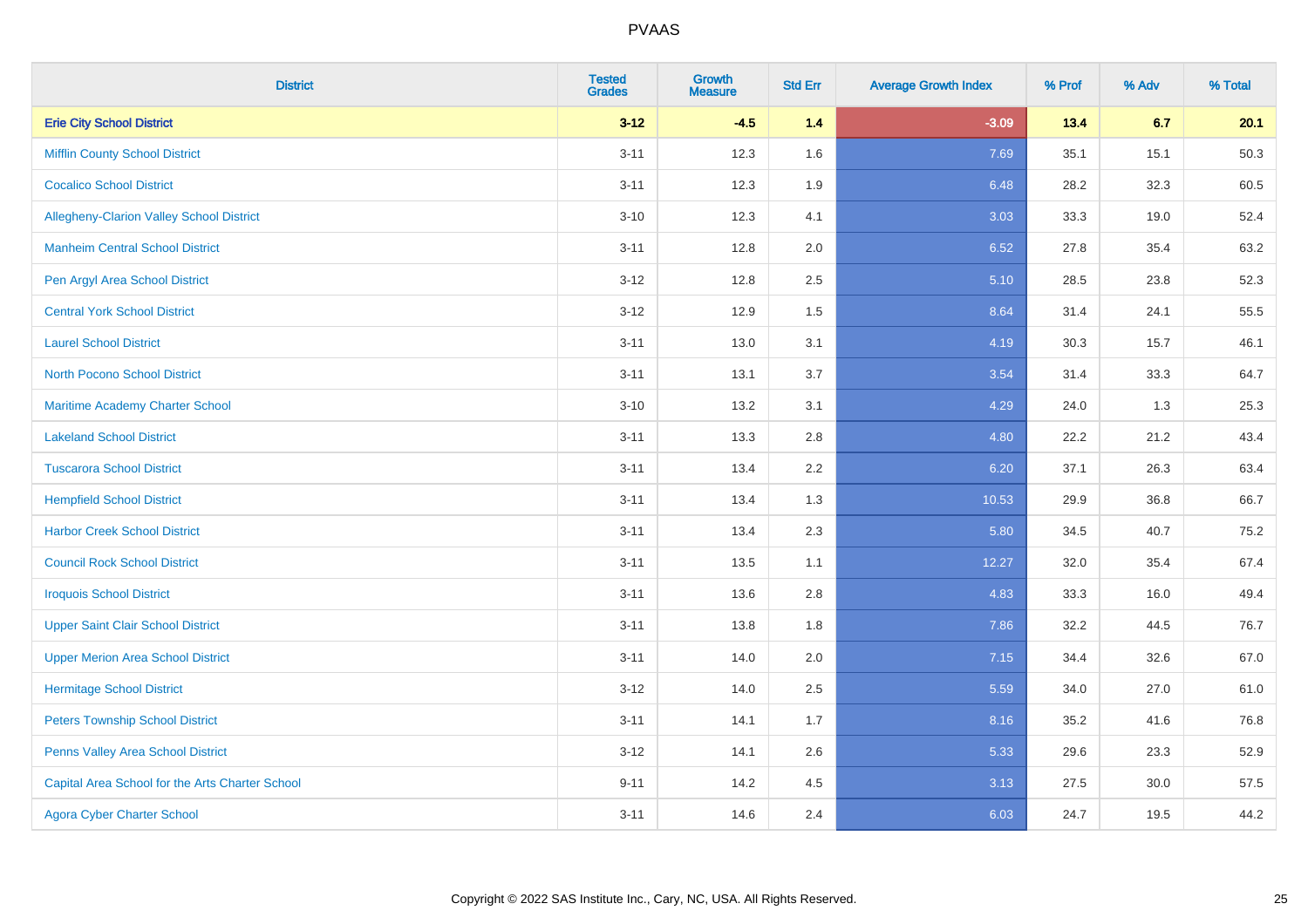| <b>District</b>                               | <b>Tested</b><br><b>Grades</b> | <b>Growth</b><br><b>Measure</b> | <b>Std Err</b> | <b>Average Growth Index</b> | % Prof | % Adv | % Total |
|-----------------------------------------------|--------------------------------|---------------------------------|----------------|-----------------------------|--------|-------|---------|
| <b>Erie City School District</b>              | $3 - 12$                       | $-4.5$                          | 1.4            | $-3.09$                     | 13.4   | 6.7   | 20.1    |
| <b>Coudersport Area School District</b>       | $3 - 11$                       | 14.8                            | 3.4            | 4.33                        | 34.7   | 28.0  | 62.7    |
| Lake-Lehman School District                   | $3 - 11$                       | 14.9                            | 2.8            | 5.34                        | 25.8   | 22.5  | 48.3    |
| <b>Southern York County School District</b>   | $3 - 11$                       | 15.5                            | 1.8            | 8.48                        | 37.6   | 29.2  | 66.8    |
| <b>Central Bucks School District</b>          | $3 - 11$                       | 15.5                            | 0.9            | 17.94                       | 34.8   | 41.4  | 76.2    |
| <b>Delaware Valley School District</b>        | $3 - 11$                       | 15.7                            | 1.6            | 9.62                        | 36.7   | 32.1  | 68.8    |
| <b>Punxsutawney Area School District</b>      | $3 - 11$                       | 15.8                            | 2.7            | 5.83                        | 18.6   | 29.0  | 47.6    |
| <b>Unionville-Chadds Ford School District</b> | $3 - 11$                       | 15.8                            | 1.7            | 9.12                        | 31.2   | 48.0  | 79.2    |
| Palmyra Area School District                  | $3 - 11$                       | 16.2                            | 1.8            | 9.02                        | 38.8   | 34.0  | 72.8    |
| <b>Upper Dauphin Area School District</b>     | $3 - 11$                       | 16.5                            | 5.1            | 3.26                        | 37.5   | 26.8  | 64.3    |
| <b>Spring-Ford Area School District</b>       | $3 - 11$                       | 16.6                            | 1.2            | 14.02                       | 30.4   | 45.3  | 75.7    |
| <b>West Branch Area School District</b>       | $3 - 11$                       | 17.0                            | 3.3            | 5.20                        | 47.1   | 19.1  | 66.2    |
| North Penn School District                    | $3 - 11$                       | 17.6                            | 1.0            | 17.53                       | 30.8   | 35.7  | 66.4    |
| <b>Fox Chapel Area School District</b>        | $3 - 11$                       | 17.6                            | 1.9            | 9.47                        | 22.9   | 52.0  | 74.9    |
| <b>Pequea Valley School District</b>          | $3 - 11$                       | 18.0                            | 3.1            | 5.74                        | 29.2   | 37.5  | 66.7    |
| North Allegheny School District               | $3 - 11$                       | 18.0                            | 1.3            | 14.25                       | 30.5   | 42.9  | 73.4    |
| <b>Danville Area School District</b>          | $3 - 11$                       | 18.4                            | 2.6            | 7.19                        | 32.0   | 46.1  | 78.1    |
| <b>Souderton Area School District</b>         | $3 - 11$                       | 18.5                            | 1.4            | 12.86                       | 39.2   | 31.2  | 70.4    |
| <b>Cumberland Valley School District</b>      | $3 - 12$                       | 18.6                            | 1.2            | 15.79                       | 31.3   | 39.2  | 70.5    |
| <b>Lower Merion School District</b>           | $3 - 11$                       | 18.9                            | 1.2            | 15.42                       | 29.4   | 48.6  | 78.0    |
| <b>Saucon Valley School District</b>          | $3 - 11$                       | 18.9                            | 2.2            | 8.48                        | 26.0   | 39.6  | 65.6    |
| <b>Berlin Brothersvalley School District</b>  | $3 - 11$                       | 19.6                            | 4.0            | 4.93                        | 28.3   | 41.3  | 69.6    |
| <b>Dallastown Area School District</b>        | $3 - 11$                       | 19.9                            | 1.4            | 14.14                       | 36.8   | 34.2  | 71.0    |